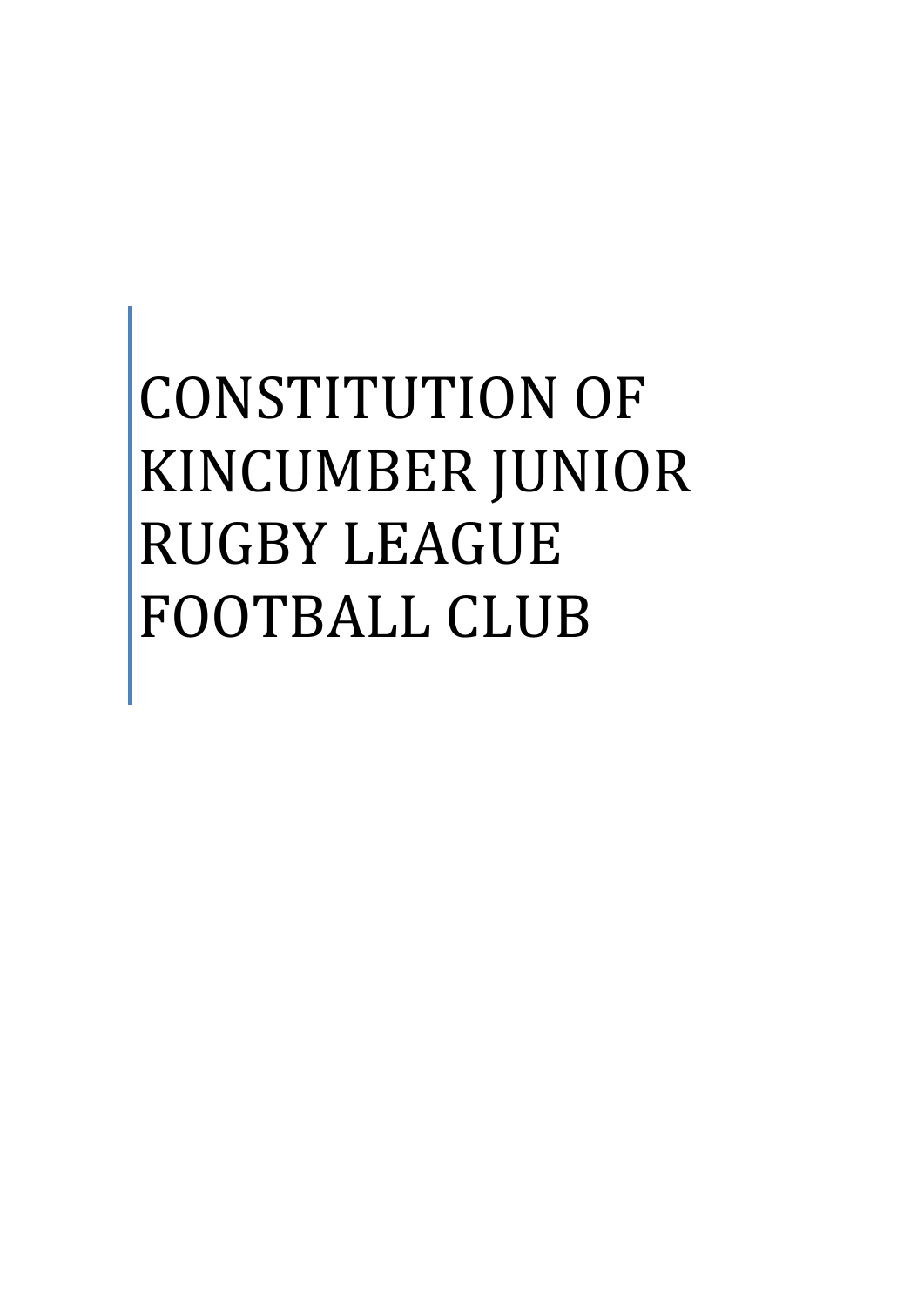# **RULES OF KINCUMBER JUNIOR RUGBY LEAGUE FOOTBALL CLUB INC.**

#### **PART I - OBJECTS OF THE CLUB**

- 1. (1) The Club is established for the purpose of:
	- (a) Encouraging the game of rugby league on a school and junior level within the district of the Club;
	- (b) Organising, controlling and governing games of rugby league football in which teams representing the Club participate;
	- (c) Teaching and coaching players the fundamentals and skills of the game of rugby league football so that they may be able to play the game with goodwill and good sportsmanship.

#### **PART II- PRELIMINARY**

#### *1NTERPRETATIOIN*

2. (1) In these rules, except in so far as the context or subject-matter otherwise indicates or requires

> "ordinary member" means a member of the committee who is not an office-bearer of the Club, as referred to in rule 16(2);

"secretary" means

- (a) the person holding office under these rules as secretary of the Club; or
- (b) where no such person holds that office the public officer of the Club;

"general meeting" means a general meeting of the Club other than the annual general meeting;

"the Act" means the Associations --Incorporation Act, 1984;

"the Regulation" means the Associations Incorporation Regulation, 1985.

(2) In these rules -

- (a) a reference to a function includes a reference to a power, authority and duty; and
- (b) a reference to the exercise of a function includes, where the function is a duty, a reference to the performance of the duty.
- (3) The provisions of the Interpretation Act, 1987, apply to and in respect of these rules in the same manner as those provisions would so apply if these rules were an instrument made under the Act.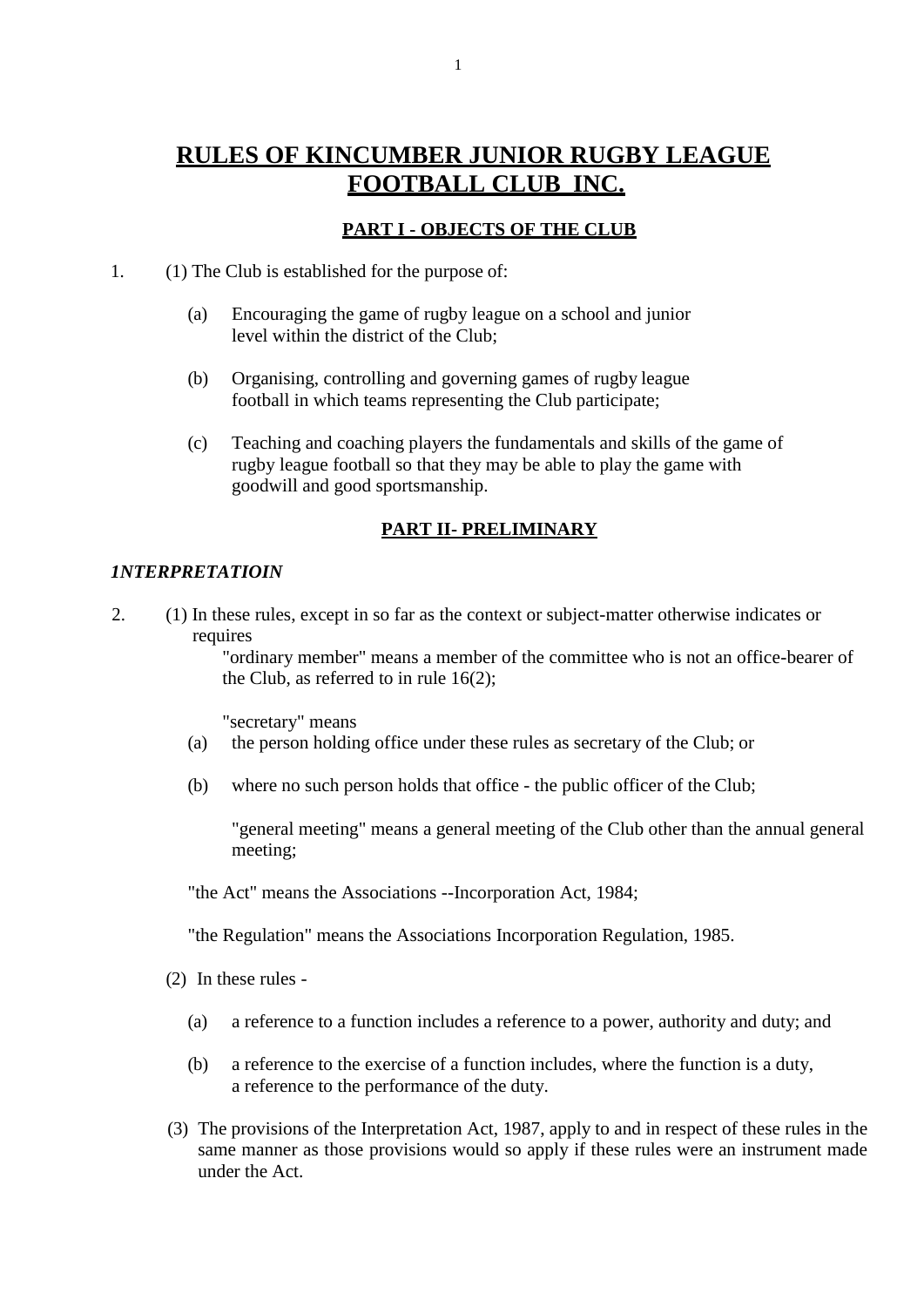#### **PART III - CLUB COLOURS AND PLAYING DRESS**

- 3. (1) The colours of the Club will be red and white.
	- (2) All members participating in games on behalf of the Club will dress in proper attire. All boots, shirts, shorts, socks and jumpers worn by players representing the Club will be in Club colours.
	- (3) The design of emblems and badges permitted to be fixed to a player's dress will be as determined by the committee.

#### **PART IV - MEMBERSHIP**

#### *MEMBERSHIP QUALIFICATIONS*

- 4. A person is qualified to be a member of the Club if, but only if
	- (a) the person is a person referred to in section 15 (1) (a), (b) or (c) of the Act and has not ceased to be a member of the Club at any time after incorporation of the Club under the Act; or
	- (b) the person is a natural person who -
	- (i) has been nominated for membership of the Club as provided by rule 5; and
	- (ii) has been approved for membership of the Club by the committee of the Club.

#### *NOMINATION FOR MEMBERSHIP*

5. (1) A nomination of a person for membership of the Club -

(a) shall be made by a member of the Club in writing in the form set out in Appendix 1 to these rules;

and

(b) shall be lodged with the secretary of the Club with the nominated entrance fee and annual subscription.

(2) A nomination of a parent/family of a registered player for membership of the Club will be made upon payment of the players registration fee and subject to Rule 5 (1) (a). In the case of a family nominating for membership both parents are bound by the rules of the Club but the family is only entitled to one vote. The family members may apply for membership individually as set out in Rule 5 (1).

- (3)As soon as practicable after receiving a nomination for membership, the secretary shall refer the nomination to the committee which shall determine whether to approve or to reject the nomination.
- (4)Where the committee determines to approve a nomination for membership, the secretary shall, as soon as practicable after that determination notify in writing the nominee of that approval with a copy of the approval to the Treasurer and Public Officer.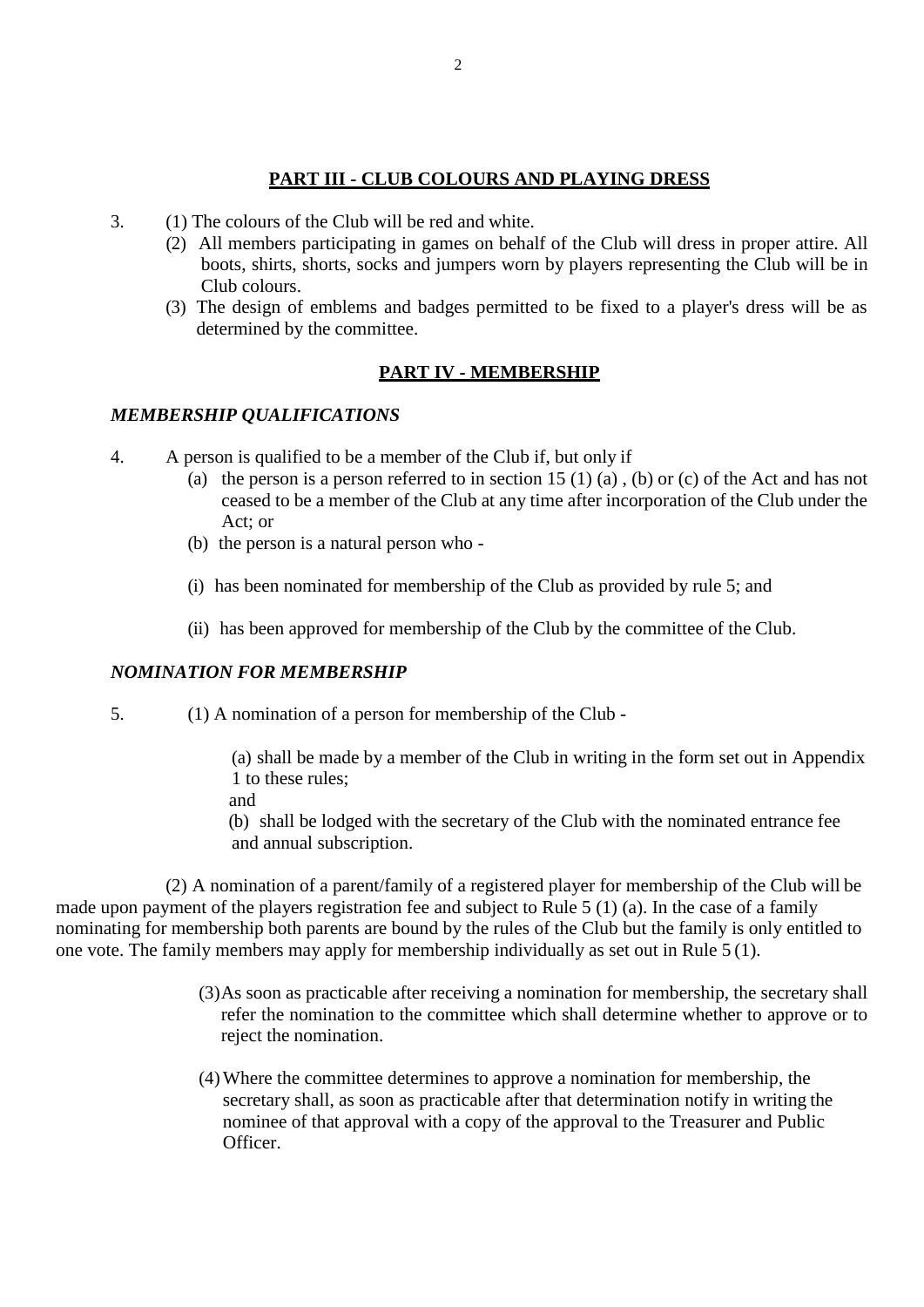- (5) The Treasurer shall, on endorsement by the committee enter the nominee's name in the register of members and, upon the name being so entered, the nominee becomes a member of the Club. Upon this endorsement the Public Officer to be notified of the new member.
	- (6)If the nominee is unsuccessful the treasurer shall return the entrance fee and annual subscription monies to the unsuccessful nominee.

#### *CESSATION OF MEMBERSHIP*

- 6. A person ceases to be a member of the Club if the person
	- (a) dies;
	- (b) resigns that membership;
	- (c) is expelled from the Club; or
	- (d) fails to pay any membership entrance fee or annual membership fee within six months of the renewal date.
	- (e) is deemed by the general committee that the persons membership should not be renewed as that person has willfully acted in a manner prejudicial to the interests of the club.
	- (f) any member and seconder that moves a motion of no confidence against the executive or management committee and is defeated by 2/3 of the vote, has their membership cancelled automatically.

#### *MEMBERSHIP ENTITLEMENTS NOT TRANSFERABLE*

- 7. A right, privilege or obligation which a person has by reason of being a member of the Club
	- (a) is not capable of being transferred or transmitted to another person; and
	- (b) terminates upon cessation of the person's membership.

#### *RESIGNATION OF MEMBERSHIP*

- 8. (1) A member of the Club is not entitled to resign that membership except in accordance with this rule.
	- (2) A member of the Club who has paid all amounts payable by the member to the Club in respect of the member's membership may resign from membership of the Club by giving notice in writing, or electronically, to the secretary of the member's intention to resign and, the member ceases to be a member.
	- (3) Where a member of the Club ceases to be a member pursuant to clause (2), and in every other case where a member ceases to hold membership, the Treasurer shall make an appropriate entry in the register of members recording the date on which the member ceased to be a member. The Treasurer shall notify the Public Officer of such.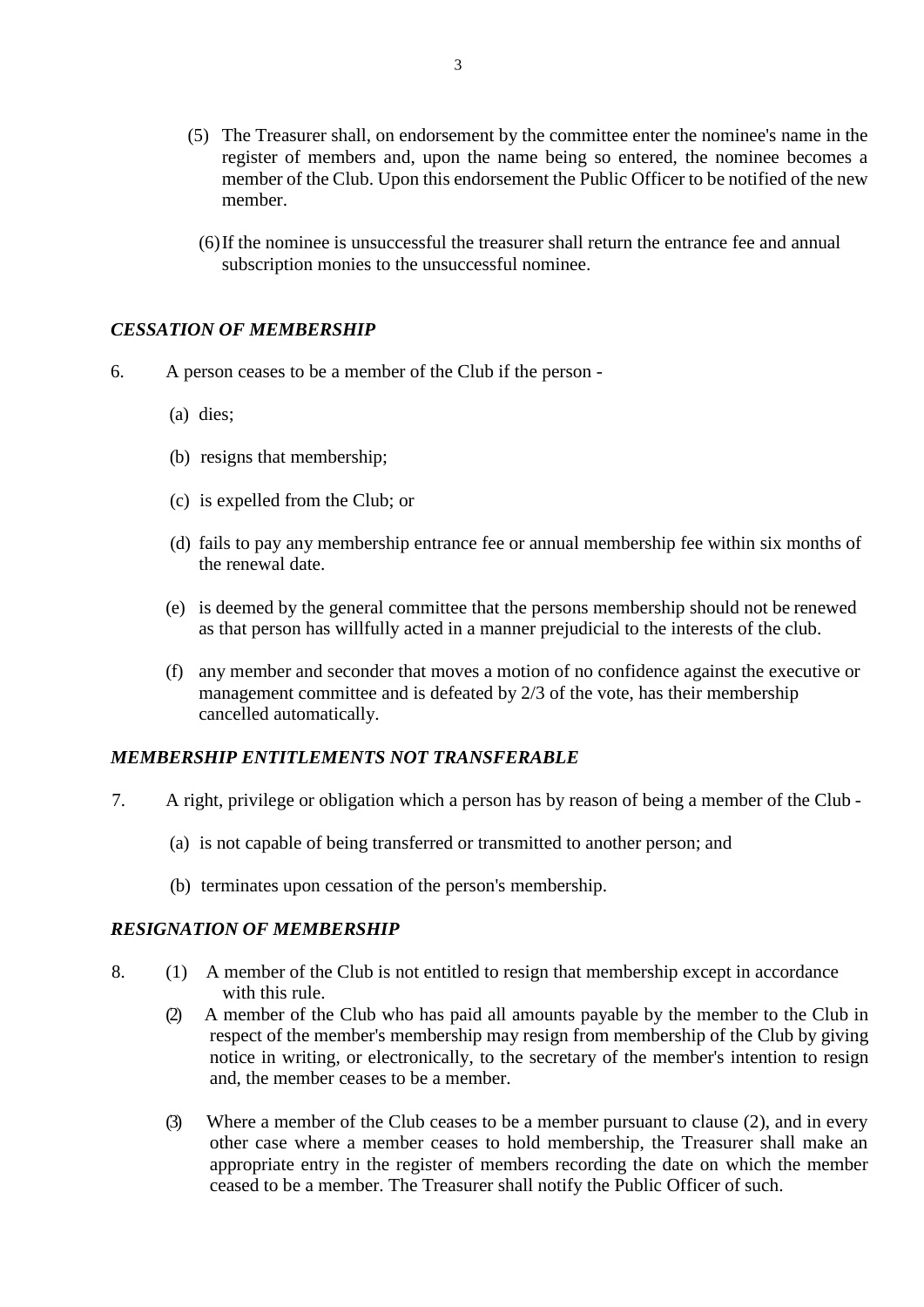#### *REGISTER OF MEMBERS*

- 9. (1) The Treasurer of the Club shall establish and maintain a register of members of the Club specifying the name and address of each person who is a member of the Club together with the date on which the person became a member.
	- (2) The register of members shall be kept at the principal place of administration of the Club and shall be open for inspection, free of charge, by any member of the Club with reasonable notice.

#### *FEES, SUBSCRIPTIONS, ETC*

- 10. (1) A member of the Club shall, upon admission to membership, pay to the Club a fee as determined by the committee.
	- (2) In addition to any amount payable by the member under clause (1) , a member of the Club shall pay to the Club an annual membership fee as is determined by the committee -
		- (a) except as provided by paragraph (b), before 1st November in each calendar year; or
		- (b) where the member becomes a member on or after 1st November in any calendar year - upon becoming a member and before 1st November in each succeeding calendar year. Where a person becomes a member for part only of a Club year (which commences on 1st November) the committee may indicate to that new member that a reduced annual membership fee may be paid.
	- (3) The committee may in its discretion waive all or part of any fee payable for admission to the Club or annual membership fee otherwise payable by a member.
	- (4) The twelve (12) months commencing on 1st November each year will constitute the Club membership year.

#### *MEMBER'S LIABILITIES*

11. The liability of a member of the Club to contribute towards the payment of the debts and liabilities of the Club or the cost, charges and expenses of the winding up of the Club is limited to the amount, if any, unpaid by the member in respect of membership of the Club as required by rule 10.

#### *DISCIPLINING OF MEMBERS*

- 12. (1) Where the executive committee is of the opinion that a member of the Club
	- (a) has persistently refused or neglected to comply with a provision or provisions of these rules; or
	- (b) has persistently and willfully acted in a manner prejudicial to the interests of the Club,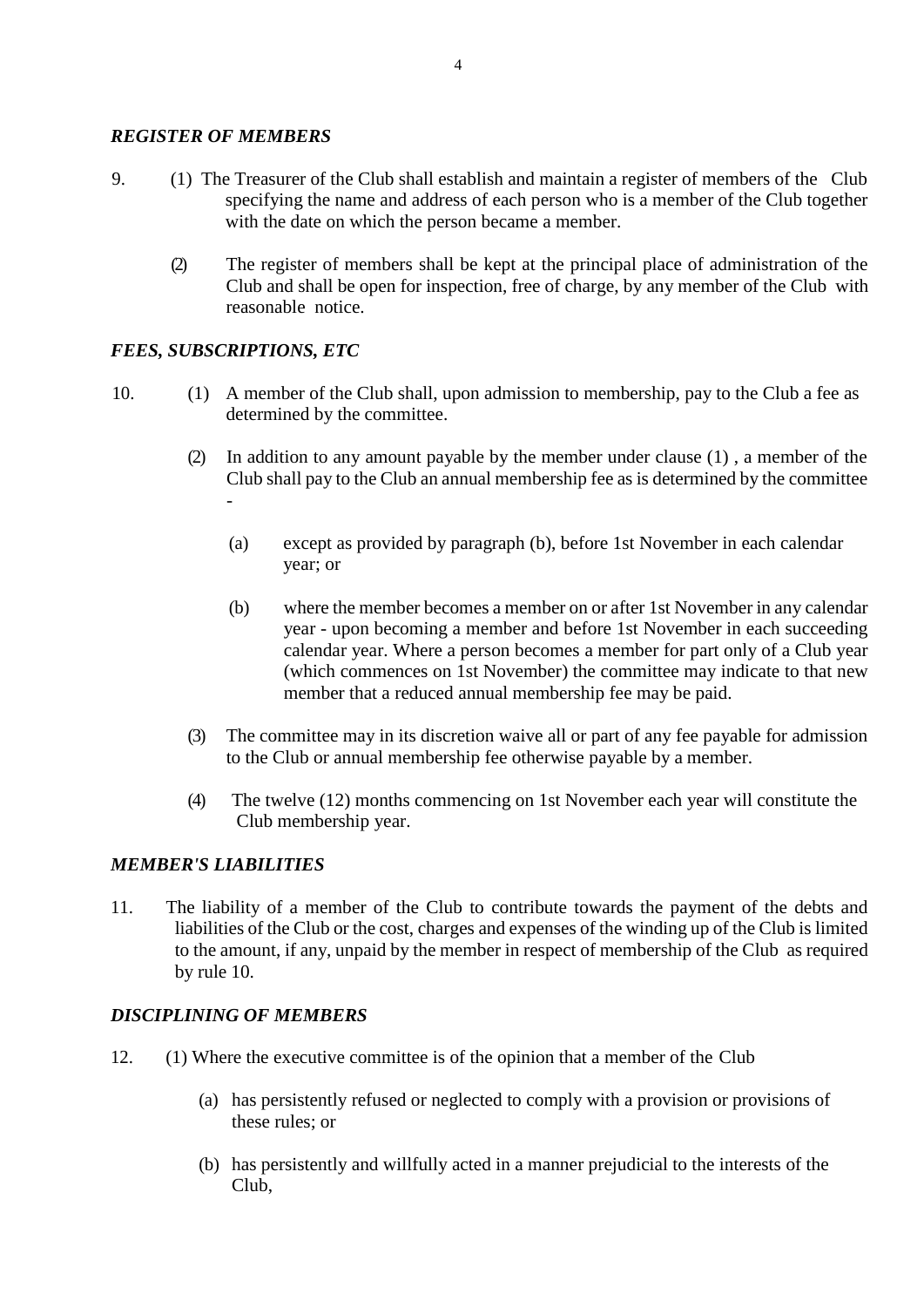the executive committee may, by resolution

- (c) expel the member from the Club; or
- (d) suspend the member from membership of the Club for a specified period.
- (2) A resolution of the executive committee under clause (1) is of no effect unless the executive committee, at a meeting held not earlier than 14 days and not later than 28 days after service on the member of a notice under clause (3), confirms the resolution in accordance with this rule.

(3) Where the executive committee passes a resolution under clause (1) , the secretary shall, as soon as practicable, cause a notice in writing, or electronically, to be served on the member

(a) setting out the resolution of the executive committee and the grounds on which it is based;

- (b) stating that the member may address the executive committee at a meeting to be held not earlier than 14 days and not later than 28 days after service of the notice;
- (c) stating the date, place and time of that meeting; and
- (d) informing the member that the member may do either or both of the following: (i) attend and speak at that meeting;
	- (ii) submit to the executive committee at or prior to the date of that meeting written representations relating to the resolution.
- (4) At a meeting of the executive committee held as referred to in clause (3), the executive committee shall -
	- (a) give to the member an opportunity to make oral representations;
	- (b) give due consideration to any written representations submitted to the executive committee by the member at or prior to the meeting; and
	- (c) by resolution determine whether to confirm or to revoke the resolution.
- (5) Where the executive committee confirms a resolution under clause (4), the secretary shall, within 7 days after that confirmation, by notice in writing, or electronically, inform the member of the fact and of the member's right of appeal under rule 13.
- (6) A resolution confirmed by the executive committee under clause (4) does not take effect -
	- (a) until the expiration of the period within which the member is entitled to appeal against the resolution where the member does not exercise the right of appeal within that period; or
	- (b) where within that period the member exercises the right of appeal, unless and until the Club confirms the resolution pursuant to rule 13(4).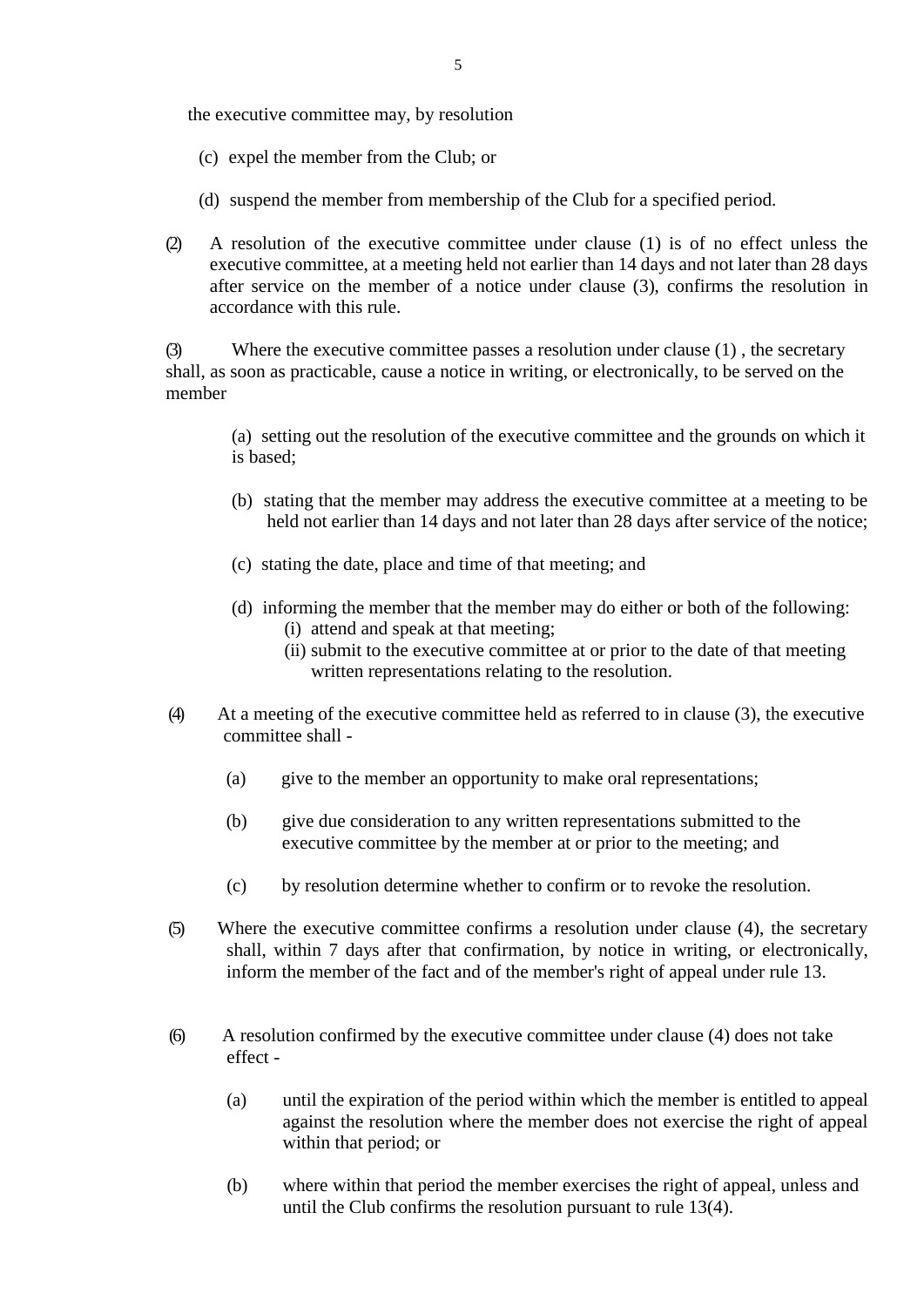#### *RIGHT OF APPEAL OF DISCIPLINED MEMBER*

- 13. (1) A member may appeal to the Club in general a meeting against a resolution of the executive committee which is confirmed under rule 12(4), within 7 days after notice of the resolution is served on the member by lodging with the secretary a notice to that effect.
	- (2) Upon receipt of a notice from a member under clause (1), the secretary shall notify the executive committee which shall convene a general meeting of the Club to be held within 21 days after the date on which the secretary received the notice.
	- (3) At a general meeting of the Club convened under clause (2),
		- (a) no business other than the question of the appeal shall be transacted;
		- (b) the executive committee and the member shall be given the opportunity to state their respective cases orally or in writing, or both; and
		- (c) the members present shall vote by secret ballot on the question of whether the resolution should be confirmed or revoked.
	- (4) If at the general meeting the Club passes a special resolution in favour of the confirmation of the resolution, the resolution is confirmed.

#### *LIFE MEMBERSHIP*

- 14. (1) Nominations for Life Membership of the Club must be proposed by a member of the Club and seconded by a member of the Club.
	- (2) Any such nominations must be handed to the Secretary before the September meeting of the committee.
	- (3) Such nominations must be in writing and must state reasons for the nomination.
	- (4) Life Members may be elected in each Club year. A nominee must have served as a member of the committee for a total of at least seven years or completed a total of at least ten years general work for the Club. General work will be defined as follows:
		- Being a member of the committee
		- Running the canteen
		- Grounds person
		- Coaching Director
		- Assistant Coaching Director
		- Coach
		- Manager
		- Trainer
		- Publicity Officer
		- First Aid Officer(s)
		- Any support role (whether official or unofficial) to the above positions that the committee deems eligible
		- Any other activities undertaken on behalf of the club that the committee in its absolute discretion deems to be acceptable for the purposes of qualifying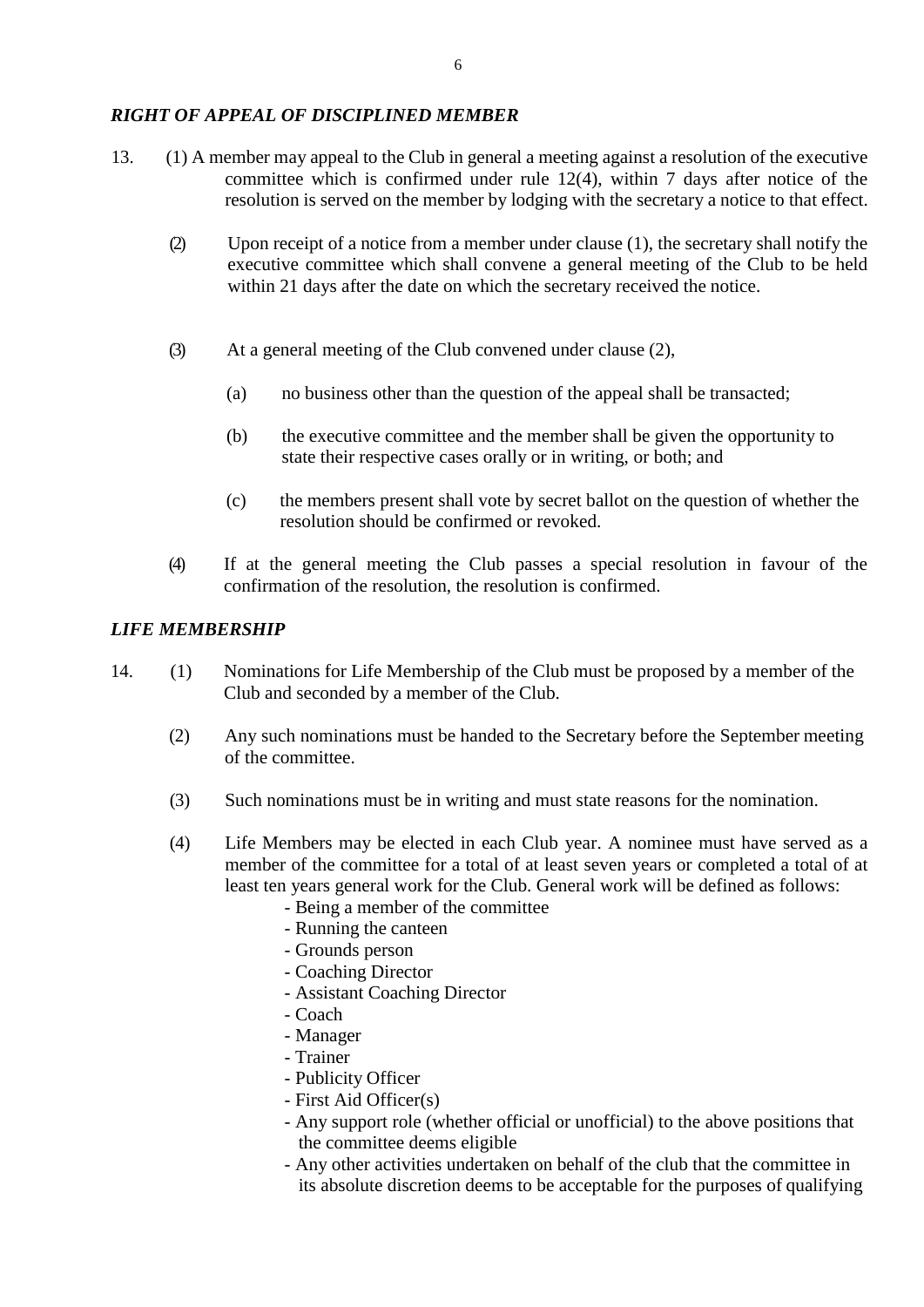for Life Membership.

In the event of any dispute as to such qualifications the decision of the committee shall be final.

- (5) On receipt of a nomination the committee must decide whether that nomination or nominations should be submitted to the Annual General Meeting of the Club.
- (6) Those nominations for Life Membership so submitted to the Annual General Meeting will be voted upon by all members entitled to vote at an Annual General Meeting of the Club. Such voting shall be by secret ballot.
- (7) For a candidate for election to Life Membership of the Club to be successful he must receive votes in support of his nomination from at least sixty percent (60%) of such members of the Club as, being entitled under these Rules so to do, vote in person or by proxy at an Annual General Meeting of the Club.
- (8) A Life member shall be entitled to all rights and privileges of a member of the Club.

# **PART V - THE COMMITTEE**

# *POWERS, ETC., OF COMMITTEE*

- 15. The committee shall be called the committee of management of the Club and, subject to the Act, the Regulation and these rules and to any resolution passed by the Club in general meeting
	- (a) shall control and manage the affairs of the Club;
	- (b) may exercise all such functions as may be exercised by the Club other than those functions that are required by these rules to be exercised by a general meeting of members of the Club;
	- (c) has power to perform all such acts and do all such things as appear to the committee to be necessary or desirable for the proper management of the affairs of the Club; and
	- (d) has power to make, amend and repeal by-laws for the regulation of the affairs of the Club as it thinks necessary for the proper and effective management of the Club and conduct by the Club of the game of rugby league football - provided that any by-laws made by it shall not be repugnant to or inconsistent with these rules.

#### *CONSTITUTION AND MEMBERSHIP*

- 16. (1) Subject in the case of the first members of the committee to section 21 of the Act, The committee shall consist of
	- (a) the office-bearers of the Club; and
	- (b) 6-12 ordinary members, each of whom shall be elected at the annual general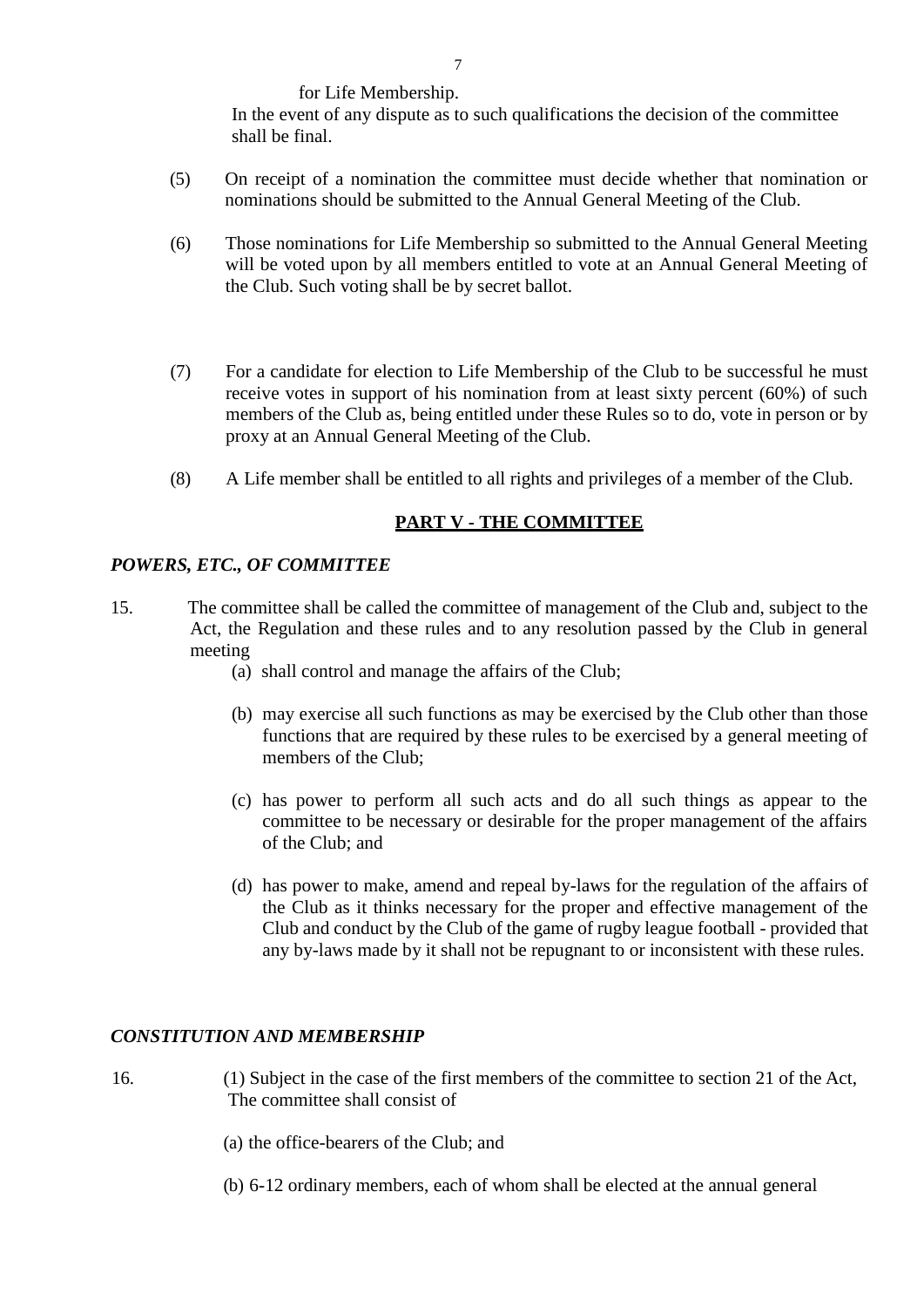meeting of the Club pursuant to rule 17.

- (2) The office-bearers of the Club shall be
	- (a) The president;
	- (b) The vice-president;
	- (c) The treasurer;
	- (d) The secretary;
	- (e) Two registrars;
	- (f) One junior league delegates to the Central Coast Division Rugby League;
	- (g) The coaching director; and
	- (h) The Canteen Co-Ordinator
- (3) Each member of the committee shall, subject to these rules, hold office until the conclusion of the annual general meeting following the date of the member's election, but is eligible for re-election.
- (4) In the event of a casual vacancy occurring in the membership of the committee, the committee may appoint a member of the Club to fill the vacancy and the member so appointed shall hold office, subject to these rules, until the conclusion of the annual general meeting next following the date of the appointment.

#### *ELECTION OF MEMBERS*

- 17. (1) Nominations of candidates for election as office-bearers of the Club or as ordinary members of the committee -
	- (a) shall be made in writing, signed by 2 members of the Club and accompanied by the written consent of the candidate (which may be endorsed on the form of nomination); and
	- (b) shall be delivered to the secretary of the Club not less than 7 days before the date fixed for the holding of the annual general meeting at which the election is to take place.
	- (2) If insufficient nominations are received to fill all vacancies on the committee, the candidates nominated shall be deemed to be elected and further nominations shall be received at the annual general meeting.
	- (3) If insufficient further nominations are received any vacant positions remaining on the committee shall be deemed to be casual vacancies.
	- (4) If the number of nominations received is equal to the number of vacancies to be filled, the persons nominated shall be deemed to be elected.
	- (5) If the number of nominations received exceeds the number of vacancies to be filled, a ballot shall be held.
	- (6) The ballot for the election of office-bearers and ordinary members of the committee shall be conducted at the annual general meeting in a secret ballot where the nominees votes will be seen only by one member of the executive committee and the elected nominee announced by that same member .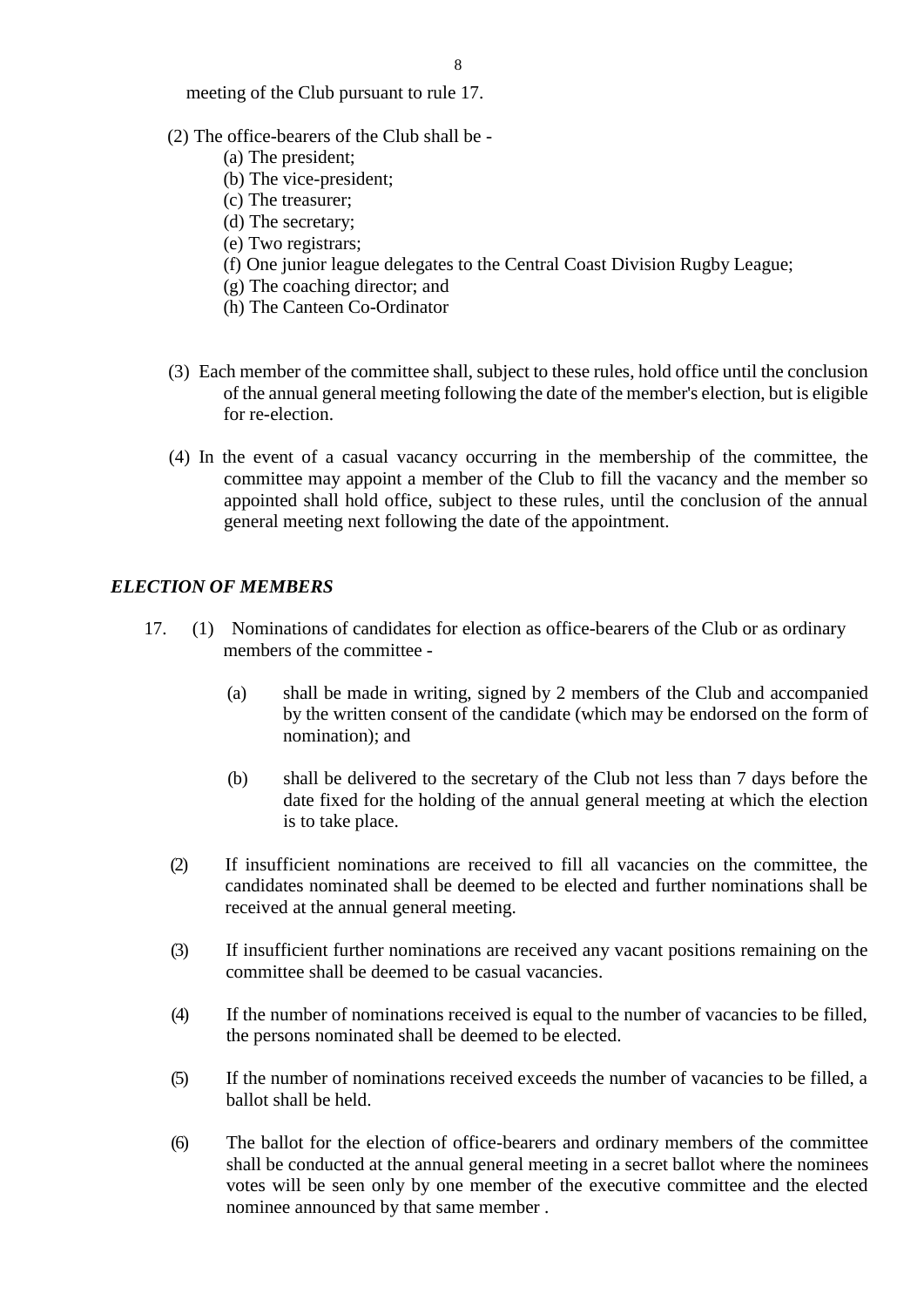- (7) A nomination of a candidate for election under this clause is not valid if that candidate has been nominated for election to another office at the same election.
- (8) In the case of an equality of votes for the candidates for the election of officers, the names of those candidates securing an equal number of votes shall be placed in a container and the successful candidate chosen by a draw from the container with the name remaining in the container being the successful candidate.

#### *SECRETARY*

- 18 . (1) The secretary of the Club shall, as soon as practicable after being appointed as secretary, lodge notice with the Club of his or her address.
	- (2) It is the duty of the secretary to keep minutes of
		- (a) all appointments of office-bearers and members of the committee;
		- (b) the names of members of the committee present at a committee meeting or a general meeting; and
		- (c) all proceedings at committee meetings and general meetings.
	- (3) Minutes of proceedings at a meeting shall be signed by the chairperson of the meeting or by the chairperson of the next succeeding meeting.

#### *TREASURER*

19. (1) It is the duty of the treasurer of the Club to ensure that -

(a) all money due to the Club is collected and received and that all payments authorised by the Club are made; and

(b) correct books and accounts are kept showing the financial affairs of the Club including full details of all receipts and expenditure connected with the activities of the Club.

(c) to establish a financial budget and projection for the financial business of the club and to report that projection to a quarterly committee meeting, showing a clear year to date and quarterly profit and loss.

*(amended 20/10/14 AGM)*

#### *CASUAL VACANCIES*

20. For the purposes of these rules, a casual vacancy in the office of a member of the committee occurs if the member -

(a) dies;

(b) ceases to be a member of the Club;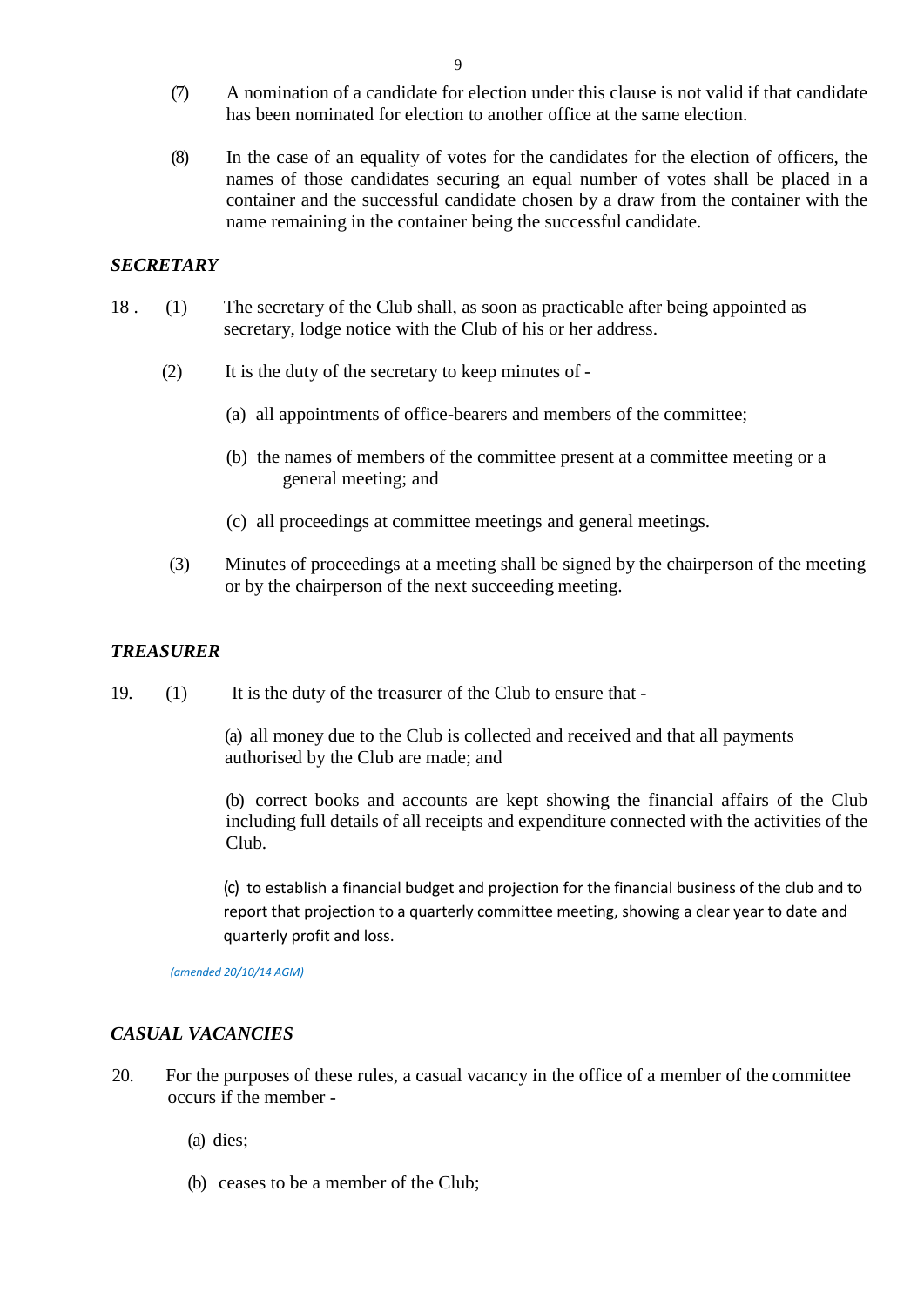- (c) becomes an insolvent under administration within the meaning of the Companies (New South Wales) Code;
- (d) resigns office by notice in writing given to the secretary;
- (e) is removed from office under rule 21;
- (f) becomes of unsound mind or a person whose person or estate is liable to be dealt with in any way under the law relating to mental health; or
- (g)is absent without the consent of the committee from three successive meetings of the committee.

#### *REMOVAL OF MEMBER*

- 21. (1) The Club in a general meeting may by resolution remove any member of the committee from the office of member before the expiration of the member's term of office and may by resolution appoint another person to hold office until the expiration of the term of office of the member so removed.
	- (2) Where a member of the committee to whom a proposed resolution referred to in clause (1) relates makes representations in writing to the secretary or president and requests that the representations be notified to the members of the Club, the secretary or the president may send a copy of the representations to each member of the Club or, if they are not so sent, the member is entitled to require that the representations be read out at the meeting at which the resolution is considered.

#### *MEETINGS AND QUORUM*

- 22. (1) The committee shall meet at least once each calendar month at such place and time as the committee may determine.
	- (2) Additional meetings of the committee may be convened by the president or by any member of the committee.
	- (3) Oral, written or electronical notice of a meeting of the committee shall be given by the secretary to each member of the committee at least 48 hours (or such other period as may be unanimously agreed upon by the members of the committee) before the time appointed for the holding of the meeting.
	- (4) Notice of a meeting given under clause (3) shall specify the general nature of the business to be transacted at the meeting and no business other than that business shall be transacted at the meeting, except business which the committee members present at the meeting unanimously agree to treat as urgent business.
	- (5) Any four members of the committee constitute a quorum for the transaction of the business of a meeting of the committee.
	- (6) No business shall be transacted by the committee unless a quorum is present and if within half an hour of the time appointed for the meeting a quorum is not present the meeting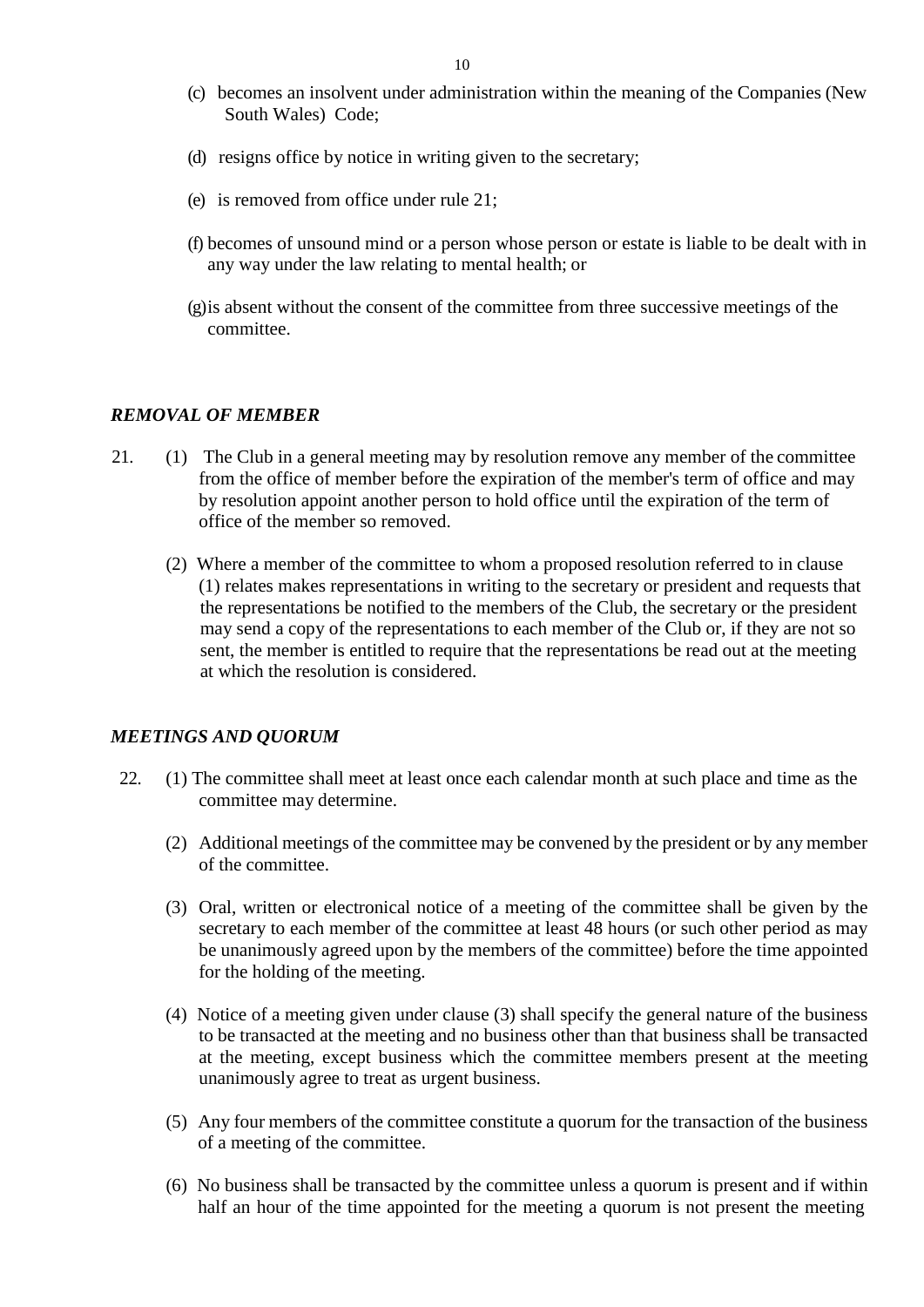stands adjourned to the same place and at the same hour of the same day in the following week.

- (7) If at the adjourned meeting a quorum is not present within half an hour of the time appointed for the meeting, the meeting shall be dissolved.
- (8) At a meeting of the committee
	- (a) the president or, in the president's absence, the vice-president shall preside; or
	- (b) if the president and the vice-president are absent or unwilling to act such one of the remaining members of the committee as may be chosen by the members present at the meeting shall preside.

#### *DELEGATION BY COMMITTEE TO SUB-COMMITTEE*

- 23. (1) The committee may, delegate to one or more sub-committees (consisting of such member or members of the Club as the committee thinks fit) the exercise of such of the functions of the committee as are specified in the instrument, other than -
	- (a) this power of delegation; and
	- (b) a function which is a duty imposed on the committee by the Act or by any other law.
	- (2) A function the exercise of which has been delegated to a sub-committee under this rule may, while the delegation remains unrevoked, be exercised from time to time by the sub-committee in accordance with the terms of the delegation.
	- (3) A delegation under this section may be made subject to such conditions or limitations as to the exercise of any function the subject thereof, or as to time or circumstances as may be specified in the instrument of delegation.
	- (4) Notwithstanding any delegation under this rule, the committee may continue to exercise any function delegated.
	- (5) Any act or thing done or suffered by a sub-committee acting in the exercise of a delegation under this rule has the same force and effect as it would have if it had been done or suffered by the committee.
	- (6) The committee may, revoke wholly or in part any delegation under thisrule.
	- (7) A sub-committee may meet and adjourn as it thinks proper.

#### *VOTING AND DECISIONS*

- 24. (1) Questions arising at a meeting of the committee or of any sub-committee appointed by the committee shall be determined by a majority of the votes of members of the committee or sub-committee present at the meeting.
	- (2) Each member present at a meeting of the committee or of any sub-committee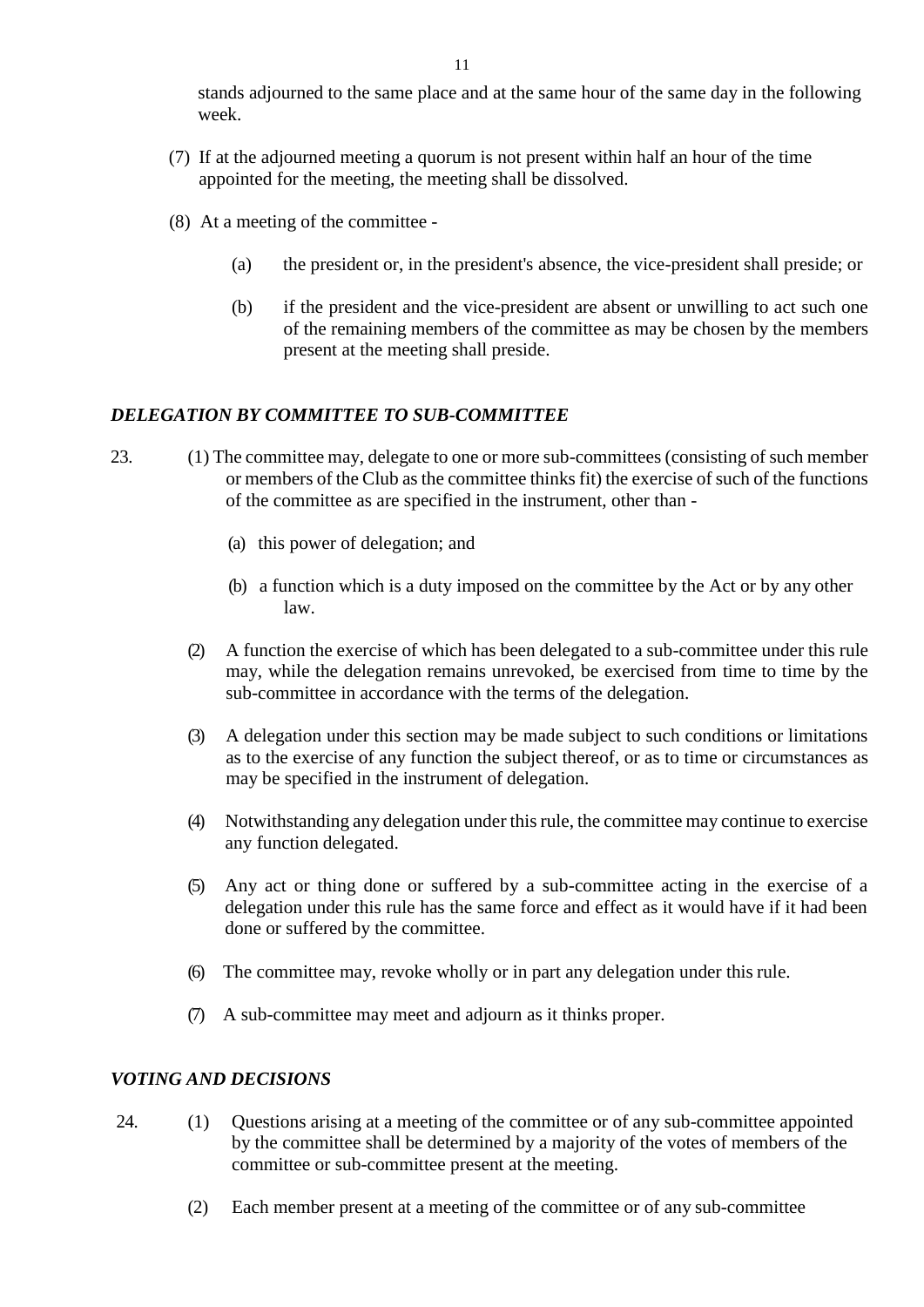appointed by the committee (including the person presiding at the meeting) is entitled to one vote but, in the event of an equality of votes on any question, the person presiding may exercise a second or casting vote.

- (3) Subject to rule 22(5), the committee may act notwithstanding any vacancy on the committee.
- (4) Any act or thing done or suffered or purporting to have been done or suffered, by the committee or by a sub-committee appointed by the committee, is valid and effectual notwithstanding any defect that may afterwards be discovered in the appointment or qualification of any member of the committee or subcommittee.

#### *BY-LAWS*

25. The committee has power to make, amend and repeal by-laws for the regulation of the affairs of the Club as it thinks necessary for the proper and effective management of the Club and conduct by the Club of the game of rugby league football - provided that any by-laws made by it shall not be repugnant to or inconsistent with these rules.

#### **PART VI - GENERAL MEETINGS**

#### *ANNUAL GENERAL MEETINGS - HOLDING OF*

- 26. (1) With the exception of the first annual general meeting of the Club, the Club shall, at least once in each calendar year and prior to 31st October, convene an annual general meeting of its members.
	- (2) Unless otherwise varied by a special resolution passed at an Annual General Meeting of the Club, the Club shall hold its annual general meeting each year on the first Monday after presentation day.
	- (3) Clauses (1) and (2) have effect subject to any extension -or permission granted by the Commission under Section 26(3) of the Act.

#### *ANNUAL GENERAL MEETINGS - CALLING OF AND BUSINESS AT*

- 27. (1) The annual general meeting of the Club shall, subject to the Act and to rule 26, be convened on such date and at such place and time as the committee thinks fit.
	- (2) In addition to any other business which may be transacted at an annual general meeting, the business of an annual general meeting shall be
		- (a) to receive opening remarks from the president;
		- (b) to receive apologies;
		- (c) to confirm the minutes of the last preceding annual general meeting and of any special general meeting held since that meeting;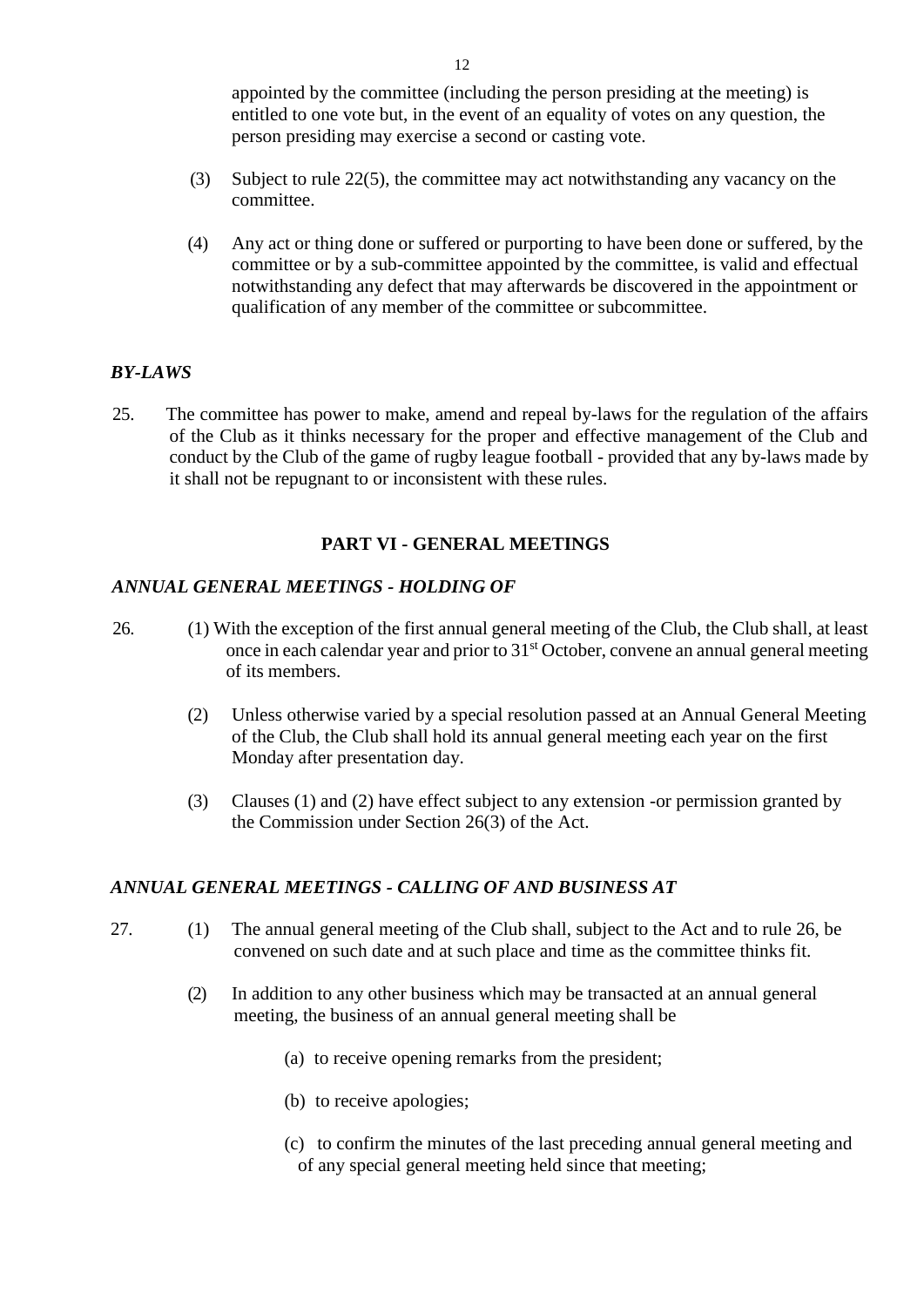- (d) to receive from the committee reports upon the activities of the Club during the last preceding financial year;
- (e) to elect a Life Member;
- (f) to elect a Patron;
- (g) to elect office-bearers of the Club and ordinary members of the committee;
- (h) to elect an auditor;
- (i) to receive and consider the statement which is required to be submitted to members pursuant to Section 26(6) of the Act.
	- (j) to deal with any special resolutions; and
- (k) to elect delegates to any governing body as may be required.
- (3) An annual general meeting shall be specified as such in the notice convening it.

#### *GENERAL MEETINGS*

- 28. (a) General meetings will be held the third Tuesday of every second month.
	- (b) The Committee or the Executive Committee may convene a General meeting of the Club at any time.
	- (c) At least fourteen days notice of such meeting shall be given to each person entitled to attend such meeting specifying the business of the meeting.
	- (d) In cases of urgent business the period of notice may be reduced with the consent of two-thirds of the meeting.

#### *SPECIAL GENERAL MEETINGS - CALLING OF*

- 29. (1) The committee may, whenever it thinks fit, convene a special general meeting of the Club.
	- (2) The committee shall, on the requisition in writing of not less than 5 per cent of the total number of members, convene a special general meeting of the Club.
	- (3) A requisition of members for a special general meeting-
		- (a) shall state the purpose or purposes of the meeting;
		- (b) shall be signed by the members making the requisitions;
		- (c) shall be lodged with the secretary; and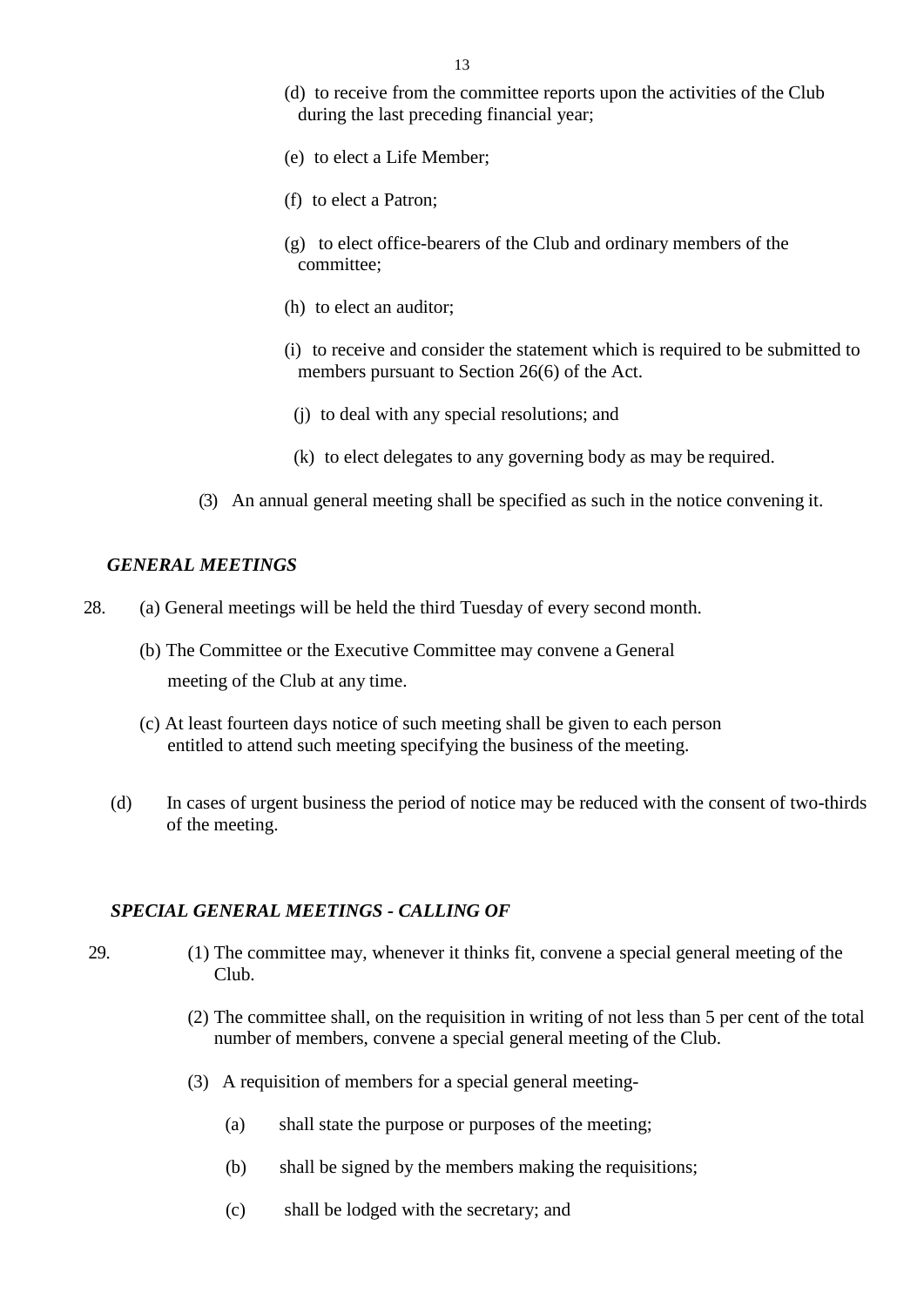- (d) may consist of several documents in a similar form, each signed by one or more of the members making the requisition.
- (4) If the committee fails to convene a special general meeting to be held within 1 month after the date on which a requisition of members for the meeting is lodged with the secretary, any one or more of the members who made the requisition may convene a special general meeting to be held not later than 3 months after that date.
- (5) A special general meeting convened by a member or members as referred to in clause (3) shall be convened as nearly as is practicable in the same manner as general meetings are convened by the committee and any member who thereby incurs expense is entitled to be reimbursed by the Club for any expense so incurred.

#### *NOTICE*

- 30. (1) Except where the nature of the business proposed to be dealt with at a general meeting requires a special resolution of the Club, the secretary shall, at least 14 days before the date fixed for the holding of the general meeting, cause to be sent by pre-paid post to each member at the member's address, or by email to their email address appearing in the register of members, a notice specifying the place**,** date and time of the meeting and the nature of the business proposed to be transacted at the meeting.
	- (2) Where the nature of the business proposed to be dealt with at a general meeting requires a special resolution of the Club, the secretary shall, at least 21 days before the date fixed for the holding of the general meeting, cause notice to be sent to each member in the manner provided in clause (1) specifying, in addition to the matter required under clause (1) , the intention to propose the resolution as a special resolution.
	- (3) No business other than that specified in the notice convening a general meeting shall be transacted at the meeting except, in the case of an annual general meeting, business which may be transacted pursuant to rule 27(2).
	- (4) A member desiring to bring any business before a general meeting may give notice in writing of that business to the secretary who shall include that business in the next notice calling a general meeting given after receipt of the notice from the member.

#### *PROCEDURE*

- 31. (1) No item of business shall be transacted at a general meeting unless a quorum of members entitled under these rules to vote is present during the time the meeting is considering that item.
	- (2) Five members present in person (being members entitled under these rules to vote at a general meeting) constitute a quorum for the transaction of the business of a general meeting.
	- (3) If within half an hour after the appointed time for the commencement of a general meeting a quorum is not present, the meeting if convened upon the requisition of members shall be dissolved and in any other case shall stand adjourned to the same day in the following week at the time and (unless another place is specified at the time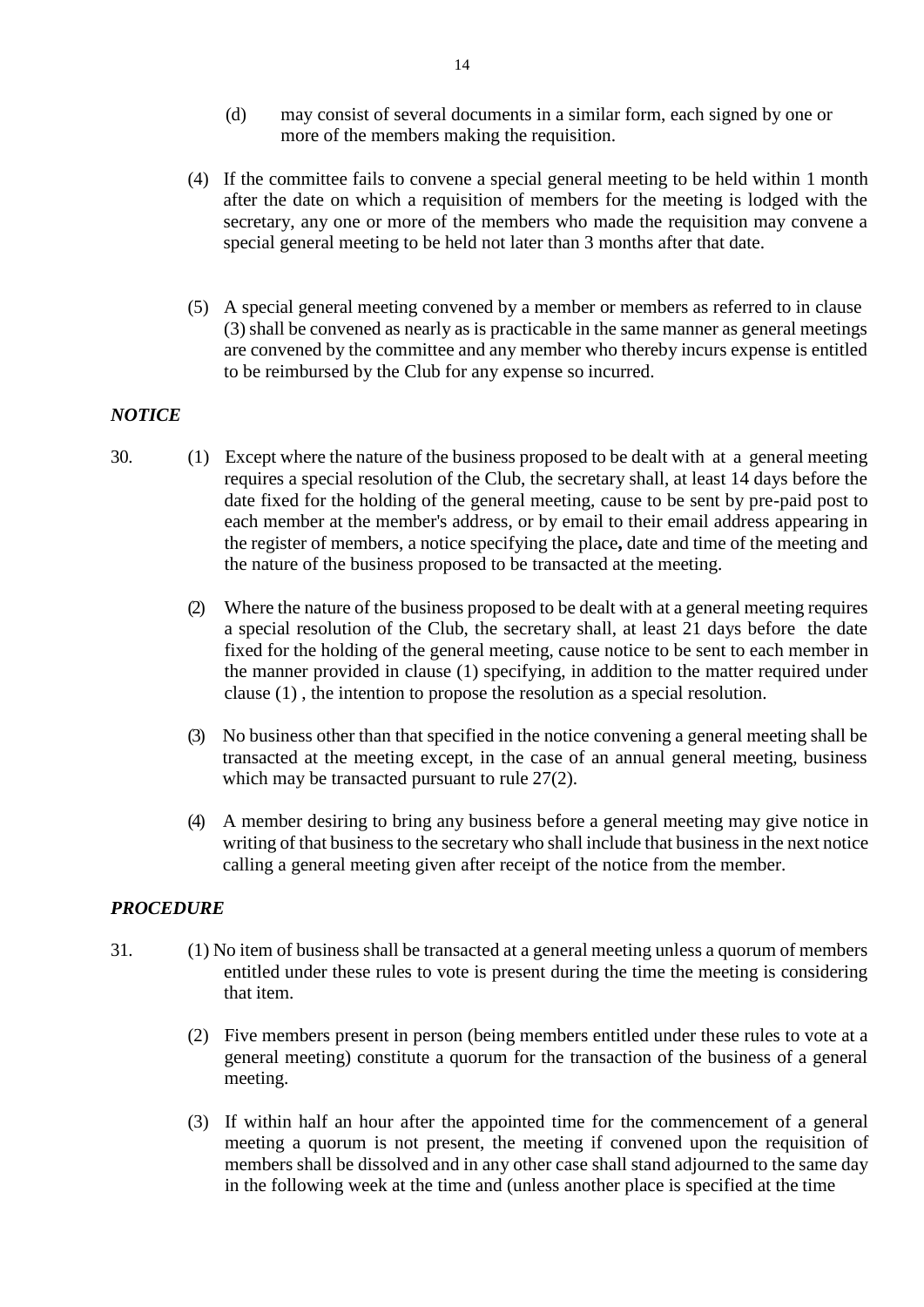of the adjournment by the person presiding at the meeting or communicated by written notice to members given before the day to which the meeting is adjourned) at the same place.

(4) If at the adjourned meeting a quorum is not present within half an hour after the time appointed for the commencement of the meeting, the members present (being not less than 3) shall constitute a quorum.

#### *PRESIDING MEMBER*

- 32. (1) The president or, in the president's absence, the vice-president, shall preside as chairperson at each general meeting of the Club.
	- (2) If the president and the vice-president are absent from a general meeting or unwilling to act, the members present shall elect one of their number to preside as chairperson at the meeting.

#### *ADJOURNMENT*

- 33. (1) The chairperson of a general meeting at which a quorum is present may, with the consent of the majority of members present at the meeting, adjourn the meeting from time to time and place to place, but no business shall be transacted at an adjourned meeting other than the business left unfinished at the meeting at which the adjournment took place.
	- (2) Where a general meeting is adjourned for 14 days or more, the secretary shall give written, oral, or electronical notice of the adjourned meeting to each member of the Club stating the place, date and time of the meeting and the nature of the business to be transacted at the meeting.
	- (3) Except as provided in clauses (1) and (2), notice of an adjournment of a general meeting or of the business to be transacted at an adjourned meeting is not required to be given.

#### *MAKING OF DECISIONS*

- 34. (1) A question arising at a general meeting of the Club shall be determined on a show of hands and, unless before or on the declaration of the show of hands a poll is demanded, a declaration by the chairperson that a resolution has, on a show of hands, been carried or carried unanimously or carried by a particular majority or lost, or an entry to that effect in the minute book of the Club, is evidence of the fact without proof of the number or proportion of the votes recorded in favour of or against that resolution.
	- (2) At a general meeting of the Club, a poll may be demanded by the chairperson or by not less than 3 members present in person or by proxy at the meeting.
	- (3) Where a poll is demanded at a general meeting, the poll shall be taken -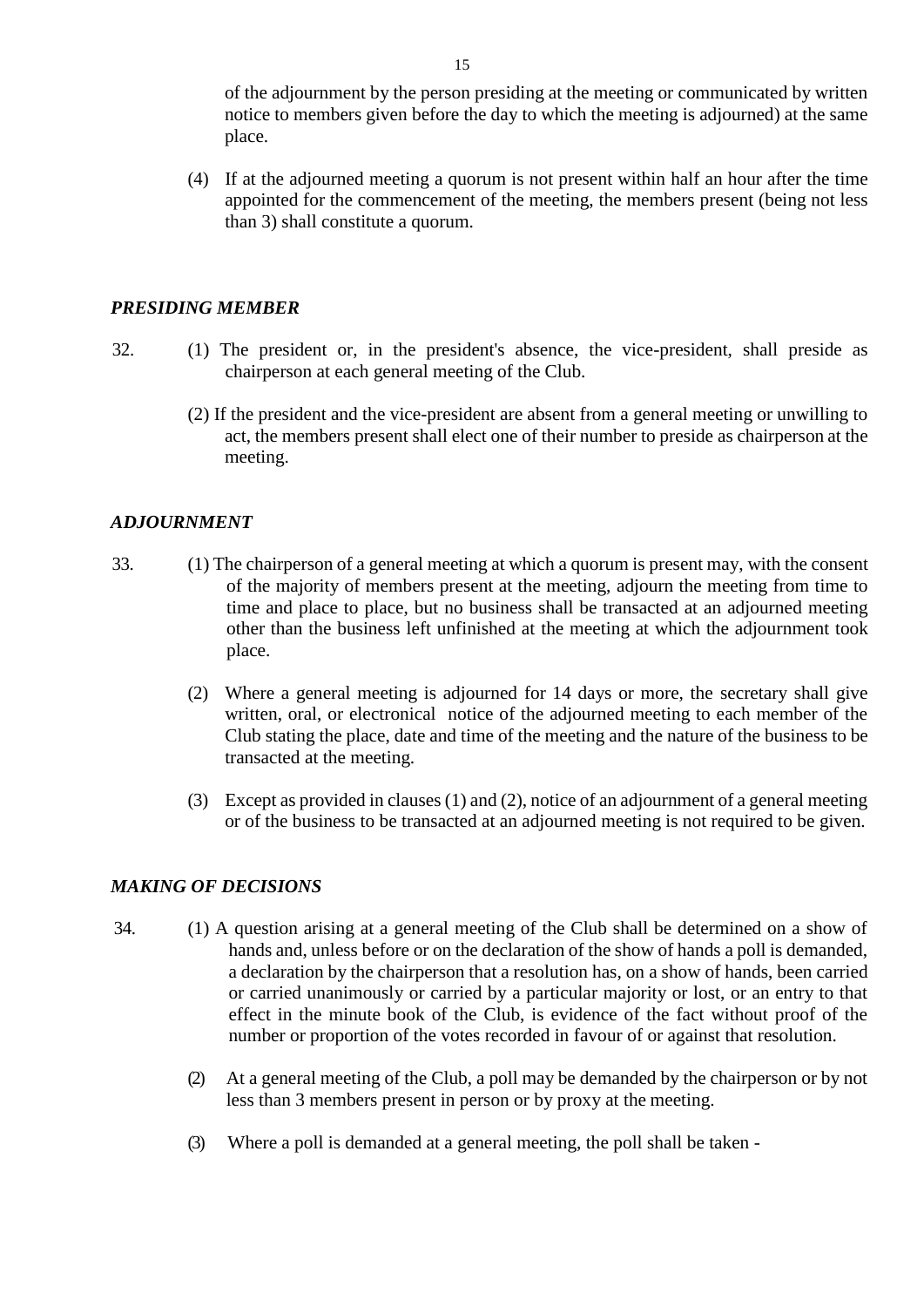- (a) immediately in the case of a poll which relates to the election of the chairperson of the meeting or to the question of an adjournment; or
- (a) in any other case, in such manner and at such time before the close of the meeting as the chairperson directs, and the resolution of the poll on the matter shall be deemed to be the resolution of the meeting on that matter.

#### *SPECIAL RESOLUTION*

- 35. A resolution of the Club is a special resolution if
	- (a) it is passed by a majority which comprises not less than three-quarters of such members of the Club as, being entitled under these rules so to do, vote in person or by proxy at a general meeting of which not less than 21 days' written notice specifying the intention to propose the resolution as a special resolution was given in accordance with these rules; or
	- (b) where it is made to appear to the Commission that it is not possible or practicable for the resolution to be passed in the manner specified in paragraph (a) the resolution is passed in a manner specified by the Commission.

#### *VOTING*

- 36. (1) Upon any question arising at a general meeting of the Club a member has one vote only.
	- (2) All votes shall be given personally or by proxy but no member may hold more than 5 proxies.
	- (3) In the case of an equality of votes on a question at a general meeting, the chairperson of the meeting is entitled to exercise a second or casting vote.
	- (4) A member or proxy is not entitled to vote at any general meeting of the Club unless all money due and payable by the member or proxy to the Club has been paid, including the amount of the annual subscription payable in respect of the then current year.

#### *APPOINTMENT OF PROXIES*

- **37.** (1) Each member shall be entitled to appoint another member as proxy by notice given to the secretary no later than 24 hours, in writing or electronically, before the time of the meeting in respect of which the proxy is appointed**.**
	- (2) Proxy votes may only be used by financial members who have attended three general meetings in the past twelve months prior to the use of the proxy.
	- (3) The notice appointing the proxy shall be in the form set out in Appendix 2 to these rules.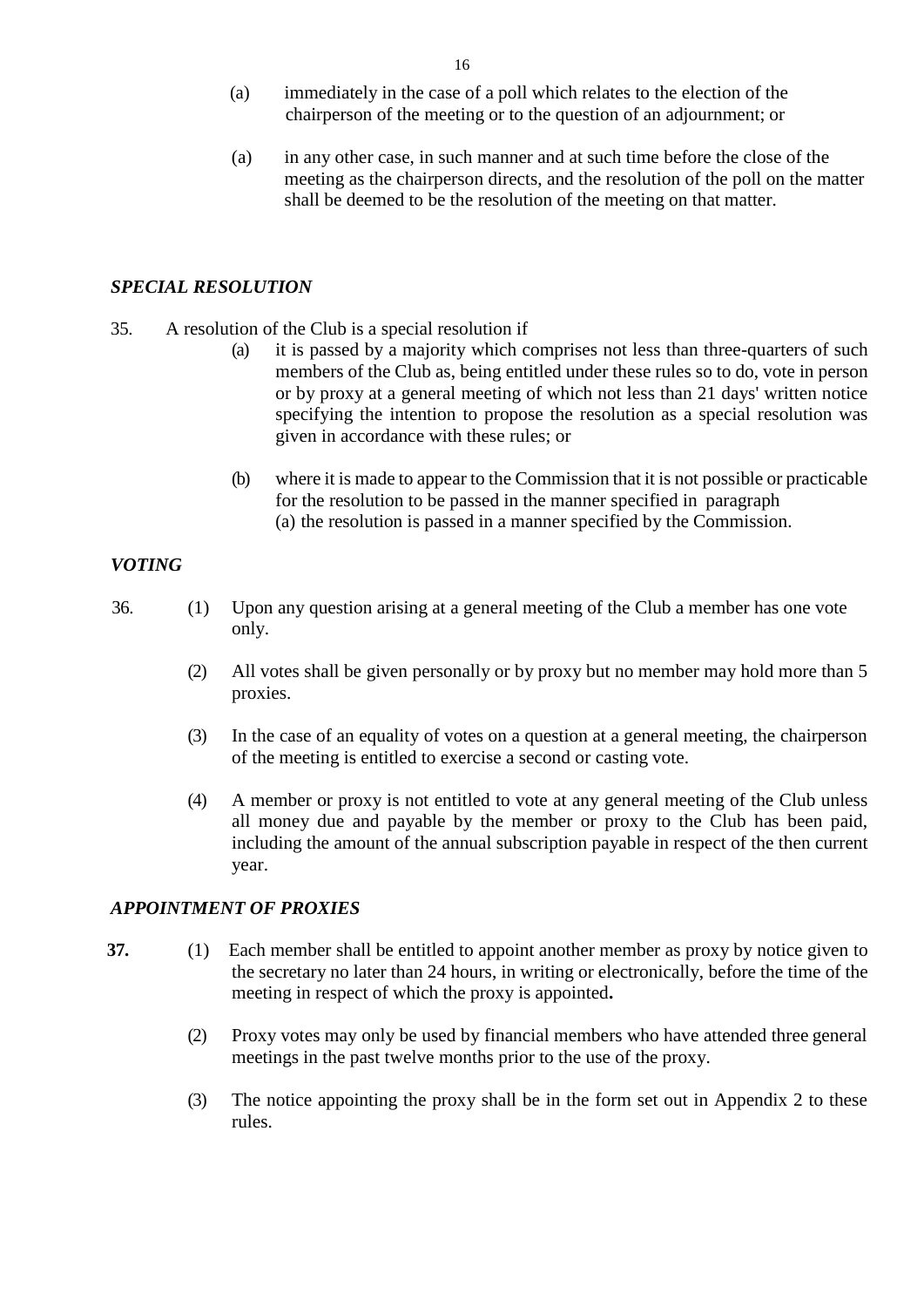#### 17 **PART VII - MISCELLANEOUS**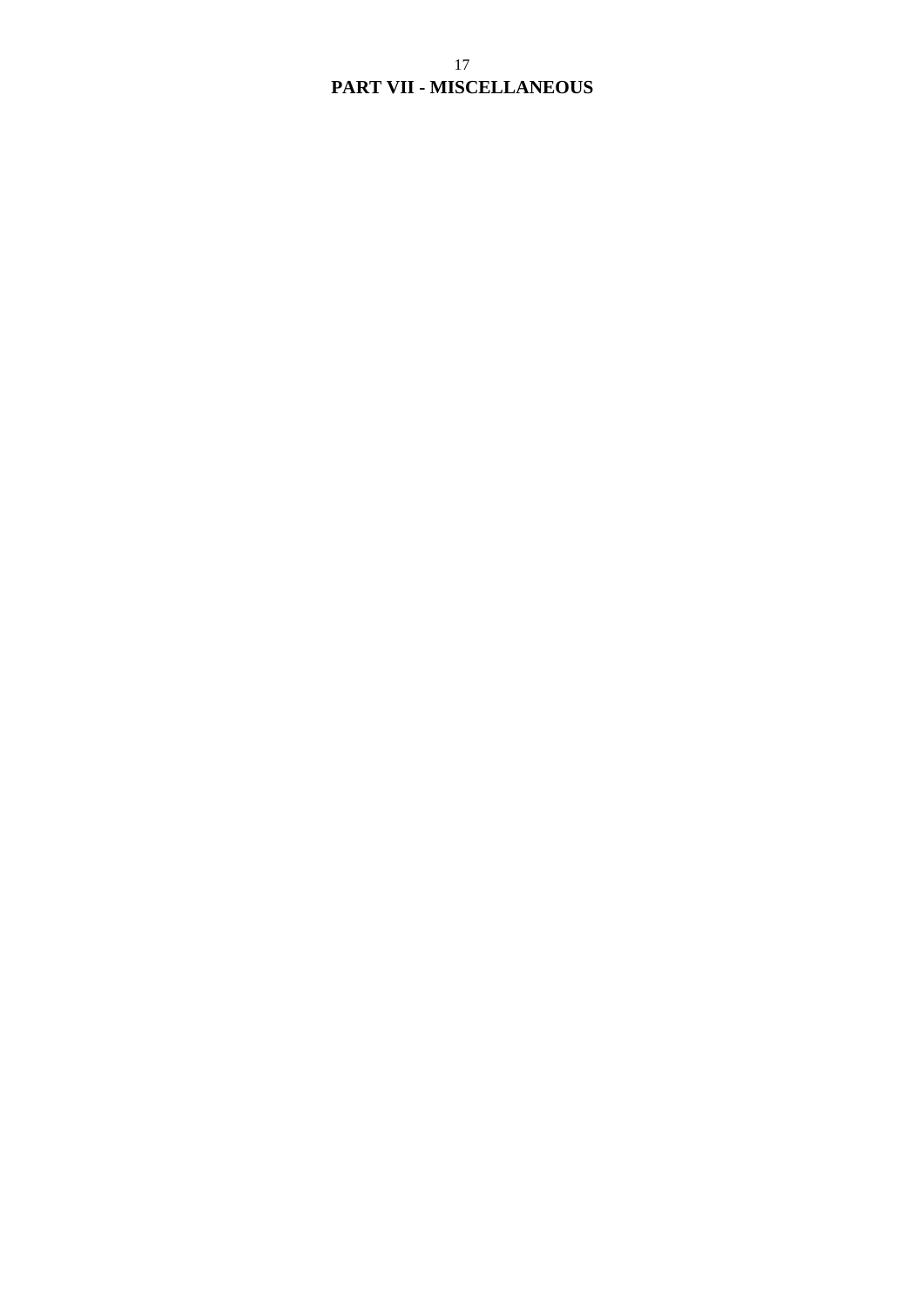- 38. (1) The Club shall effect and maintain insurance pursuant to Section 44 of the Act.
	- (2) In addition to the insurance required under clause (1), the Club may effect and maintain other insurance.

#### *FUNDS - SOURCE*

- 39. (1) The funds of the Club shall be derived from entrance fees and annual subscriptions of members, donations and, subject to any resolution passed by the Club in general meeting, such other sources as the committee determines.
	- (2) All money received by the Club shall be deposited as soon as practicable and without deduction to the credit of the Club's bank account.
	- (3) The Club shall, as soon as practicable after receiving any money, issue an appropriate receipt.

#### *FUNDS - MANAGEMENT*

- 40. (1) Subject to any resolution passed by the Club in general meeting, the funds of the Club shall be used in pursuance of the objects of the Club in such manner as the committee determines.
	- (2) All cheques, drafts, bills of exchange, promissory notes and other negotiable instruments shall be signed by any 2 members of the committee or employees of the Club, being members or employees authorised to do so by the committee.
	- (3) All online payments shall be authorised by two notified members of the committee, or employees of the club, being members or employees authorised to do so by the committee.

#### *FINANCIAL YEAR*

41. The financial year of the Club shall commence on 1st September of each year.

#### *ALTERATION OF OBJECTS AND RULES*

42. The statement of objects and these rules may be altered, rescinded or added to only by special resolution of the Club.

#### *COMMON SEAL*

- 43. (1) The common seal of the Club shall be kept in the custody of the public officer.
	- (2) The common seal shall not be affixed to any instrument except by the authority of the committee and the affixing of the common seal shall be attested by the signatures either of 2 members of the committee or of 1 member of the committee and of the public officer or secretary.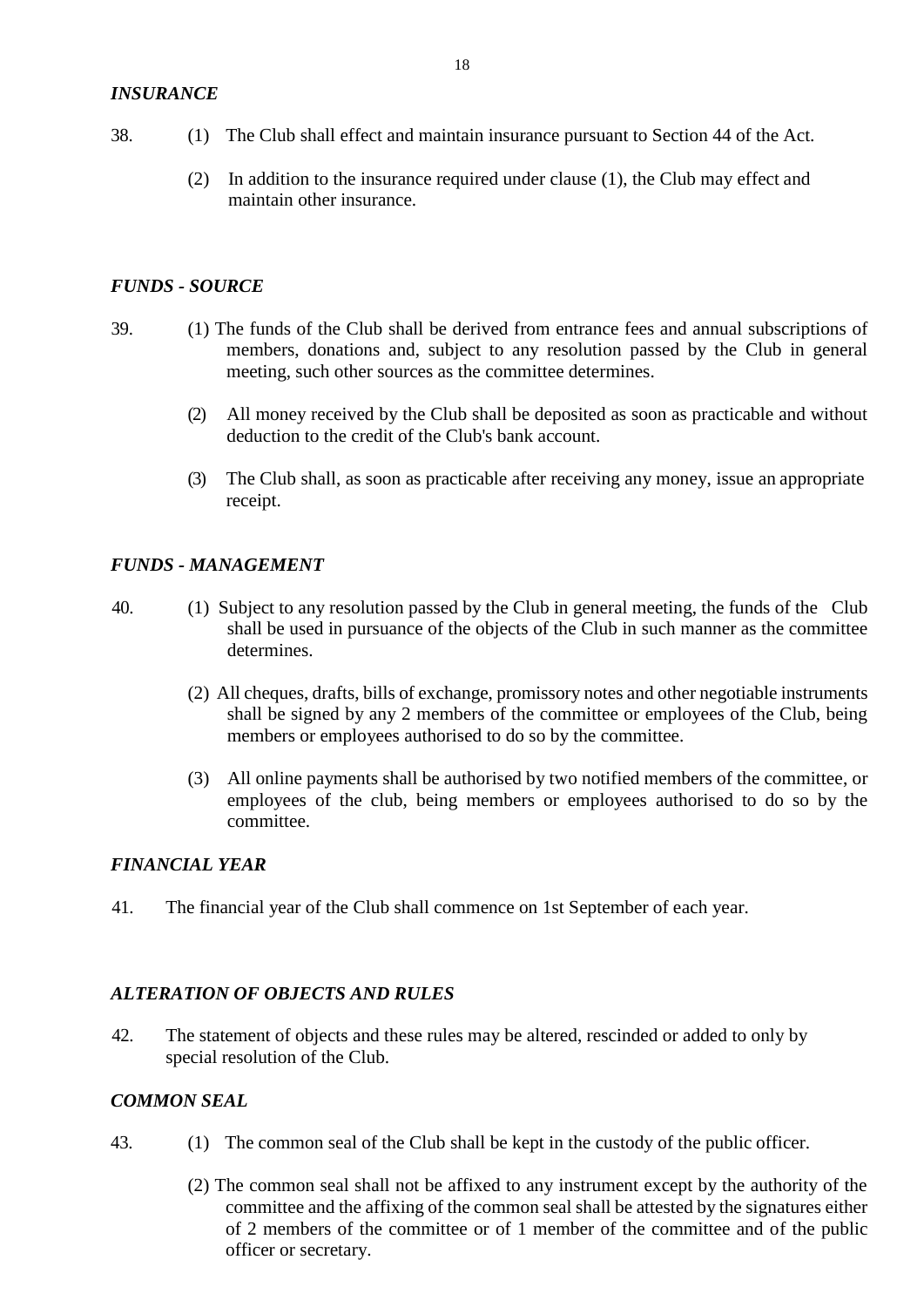*CUSTODY OF BOOKS, ETC.*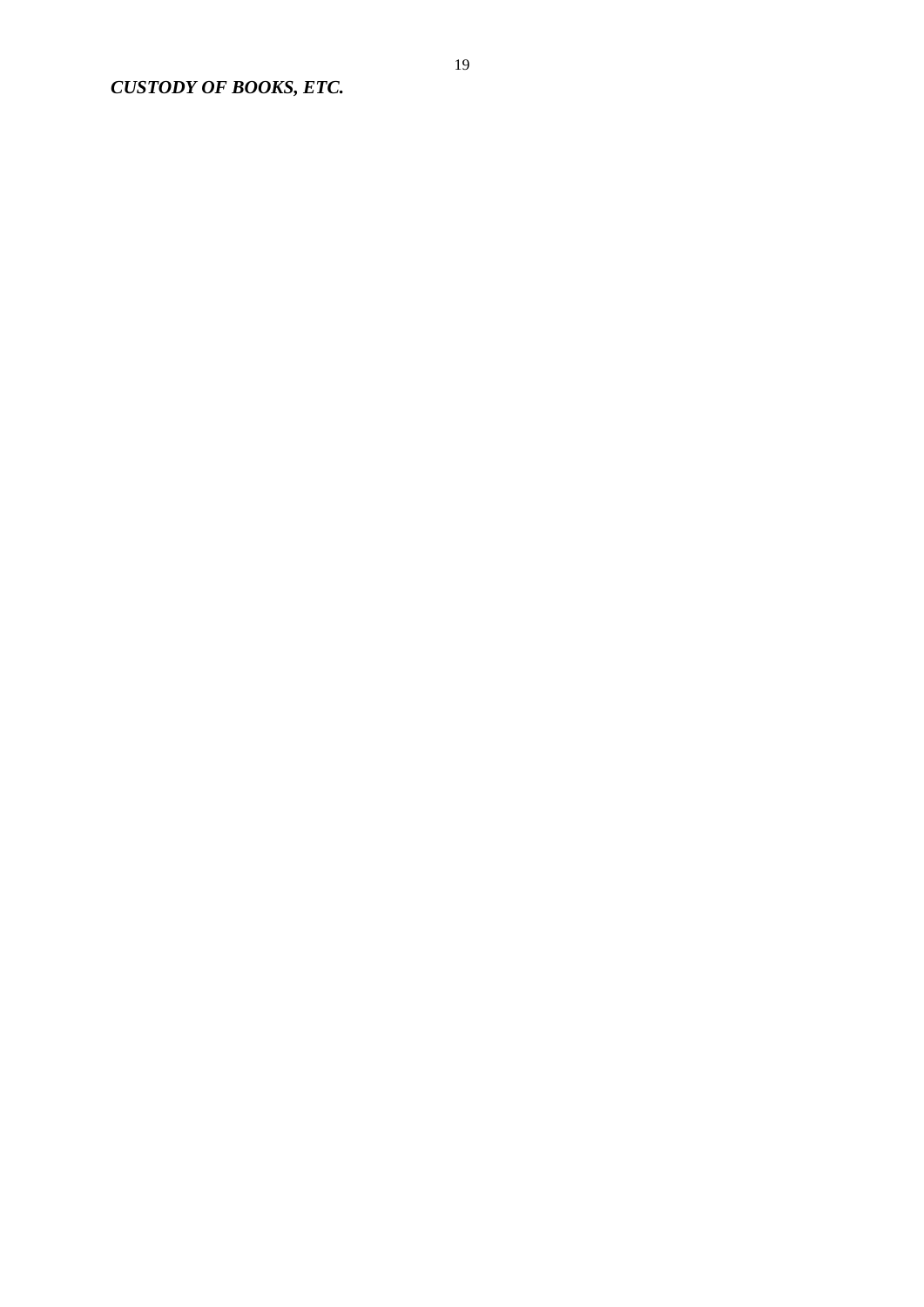44. Except as otherwise provided by these rules, the public officer shall keep in his or her custody or under his or her control all records, books and other documents relating to the Club.

#### *INSPECTION OF BOOKS, ETC.*

45. The records, books and other documents of the Club shall be open to inspection, free of charge, by a member of the Club with reasonable notice.

#### *SERVICE OF NOTICES*

- 46. (1) For the purpose of these rules, a notice may be served by or on behalf of the Club upon any member either personally, sending it by post, or electronically to their email address to the member at the member's address shown in the register of members.
	- (2) Where a document is sent to a person by properly addressing, prepaying and posting to the person a letter containing the document, the document shall, unless the contrary is proved, be deemed for the purposes of these rules to have been served on the person at the time at which the letter would have been delivered in the ordinary course of post, or when electronically, immediately after the sent item has been removed from the draft folder.

#### *SURPLUS PROPERTY*

47. In a winding up of the Club, the surplus property of the Club shall, subject to any trust affecting that property or any part of it, vest in the Central Coast Division Junior Rugby League pursuant to Section 53(2) of the Act.21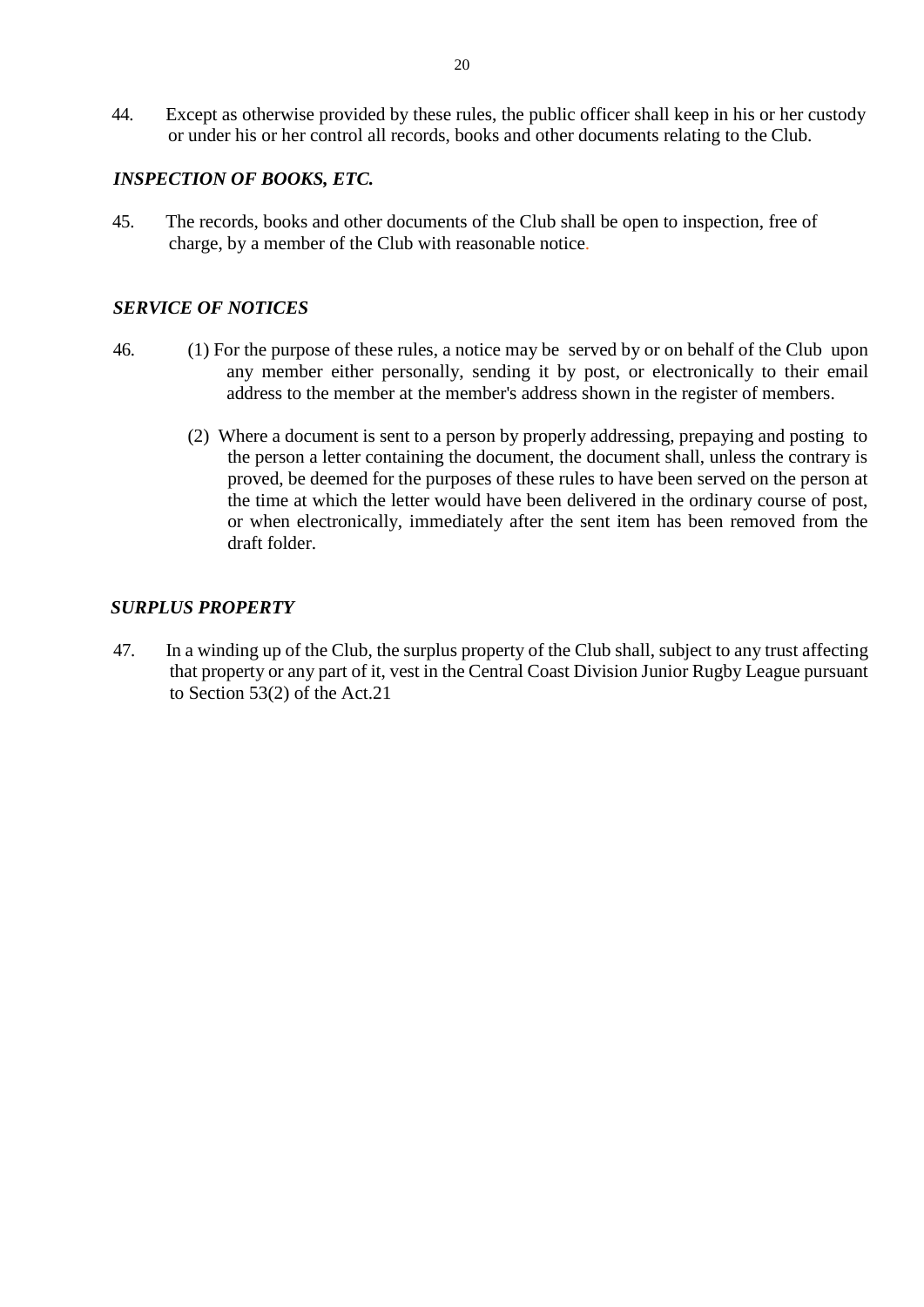#### APPENDIX 1 (Rule 5(1).) APPLICATION FOR MEMBERSHIP OF CLUB

| KINCUMBER JUNIOR RUGBY LEAGUE CLUB INC.                                                                                       |
|-------------------------------------------------------------------------------------------------------------------------------|
| (incorporated under the Associations Incorporation Act, 1984)                                                                 |
|                                                                                                                               |
| (full name of applicant)                                                                                                      |
|                                                                                                                               |
|                                                                                                                               |
| (address of applicant)                                                                                                        |
|                                                                                                                               |
| (occupation of applicant)                                                                                                     |
| do hereby apply to become a member of the above named incorporated Club.                                                      |
| In the event of my admission as a member, I agree to be bound by the rules of the Club for the time                           |
| being in force.                                                                                                               |
|                                                                                                                               |
| (Signature of applicant)                                                                                                      |
|                                                                                                                               |
|                                                                                                                               |
|                                                                                                                               |
|                                                                                                                               |
|                                                                                                                               |
| (full name of proposer)<br>a member of the club nominate the applicant, who is personally known, to me, for membership of the |
| Club.                                                                                                                         |
|                                                                                                                               |
|                                                                                                                               |
| (Signature of Proposer)                                                                                                       |
|                                                                                                                               |
|                                                                                                                               |
|                                                                                                                               |
|                                                                                                                               |
| (full name of seconder)                                                                                                       |
| a member of the Club, second the nomination of the applicant, who is personally known to me, for                              |
| membership of the Club.                                                                                                       |
|                                                                                                                               |
|                                                                                                                               |

(Signature of seconder)

Date……………………………………